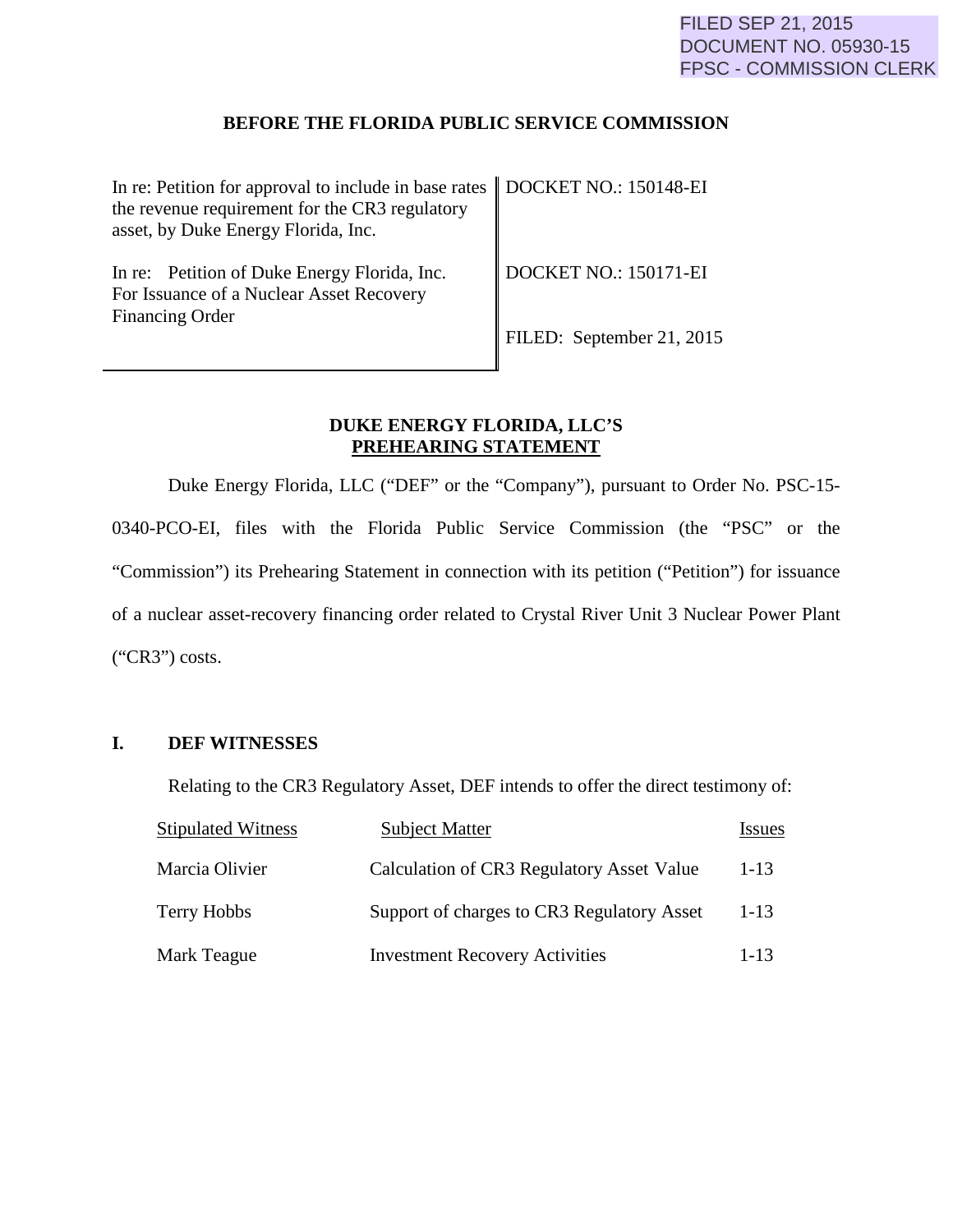Relating to Securitization, DEF intends to offer the direct testimony of:

| Witness                                                                                                                           | <b>Subject Matter</b>                                                                                                                                                                                                                                                                                                                                                                                                                                                                                                                                                                                                                                                                                                       | <b>Issues</b>                                              |
|-----------------------------------------------------------------------------------------------------------------------------------|-----------------------------------------------------------------------------------------------------------------------------------------------------------------------------------------------------------------------------------------------------------------------------------------------------------------------------------------------------------------------------------------------------------------------------------------------------------------------------------------------------------------------------------------------------------------------------------------------------------------------------------------------------------------------------------------------------------------------------|------------------------------------------------------------|
| Bryan Buckler<br>Director of<br>Regulated<br>Accounting<br>Duke Energy<br><b>Business Services,</b><br>Inc.                       | The purpose of Mr. Buckler's testimony was to (i)<br>present and evaluate DEF's proposal to use nuclear<br>asset-recovery bonds to finance nuclear asset-<br>recovery costs; (ii) provide an overview of DEF's<br>proposed securitization transaction based on utility<br>securitization bond transaction norms; and (iii)<br>provide an estimate of financing costs, both upfront<br>and ongoing.                                                                                                                                                                                                                                                                                                                          | 15, 19, 20, 22,<br>26, 28-33,<br>36-39, 42, 51             |
| <b>Michael Covington</b><br>Director of Midwest<br>and Florida<br>Accounting<br>Duke Energy<br>Business Services,<br>Inc.         | The purpose of Mr. Covington's testimony was to<br>(i) propose a form to be used for the true-up<br>mechanism; and (ii) present the accounting entries<br>that will be required for the proposed nuclear asset<br>recovery financing.                                                                                                                                                                                                                                                                                                                                                                                                                                                                                       | 24, 25, 32, 34,<br>38, 45, 46                              |
| Marcia Olivier<br><b>Director of Rates</b><br>and Regulatory<br>Planning for Florida<br>Duke Energy<br>Business Services,<br>Inc. | The purpose of Ms. Olivier's testimony was to<br>support the calculation of DEF's proposed charges<br>to customers necessary to pay the nuclear asset-<br>recovery costs and financing costs (the "nuclear<br>asset-recovery charge"). Her testimony also<br>demonstrated that based on current market<br>conditions, the issuance of the nuclear asset-<br>recovery bonds and the imposition of the nuclear<br>asset-recovery charge will have a significant<br>likelihood of resulting in lower overall costs or<br>would significantly mitigate rate impacts to<br>customers as compared with the traditional method<br>of financing and recovering nuclear asset-recovery<br>costs under the RRSSA (as defined herein). | 14, 16-18, 21,<br>23, 32, 35, 38,<br>40, 41, 47, 49,<br>50 |
| <b>Patrick Collins</b><br><b>Executive Director</b><br>in Global Capital<br><b>Markets</b><br>Morgan Stanley &<br>Co. LLC         | The purpose of Mr. Collins' testimony was to: (i)<br>provide an overview of the utility securitization<br>market; (ii) describe DEF's proposed transaction;<br>(iii) explain the collection and remittance process;<br>(iv) discuss key elements of the financing order; (v)<br>describe the rating agency process; (vi) describe the<br>marketing process; (vii) discuss certain securities<br>law liabilities applicable to utility securitization as<br>well as developments in securities law that might<br>affect the nuclear asset-recovery bonds; and (viii)<br>explain the Issuance Advice Letter process.                                                                                                          | 25, 26, 32, 34,<br>36, 38, 44, 45                          |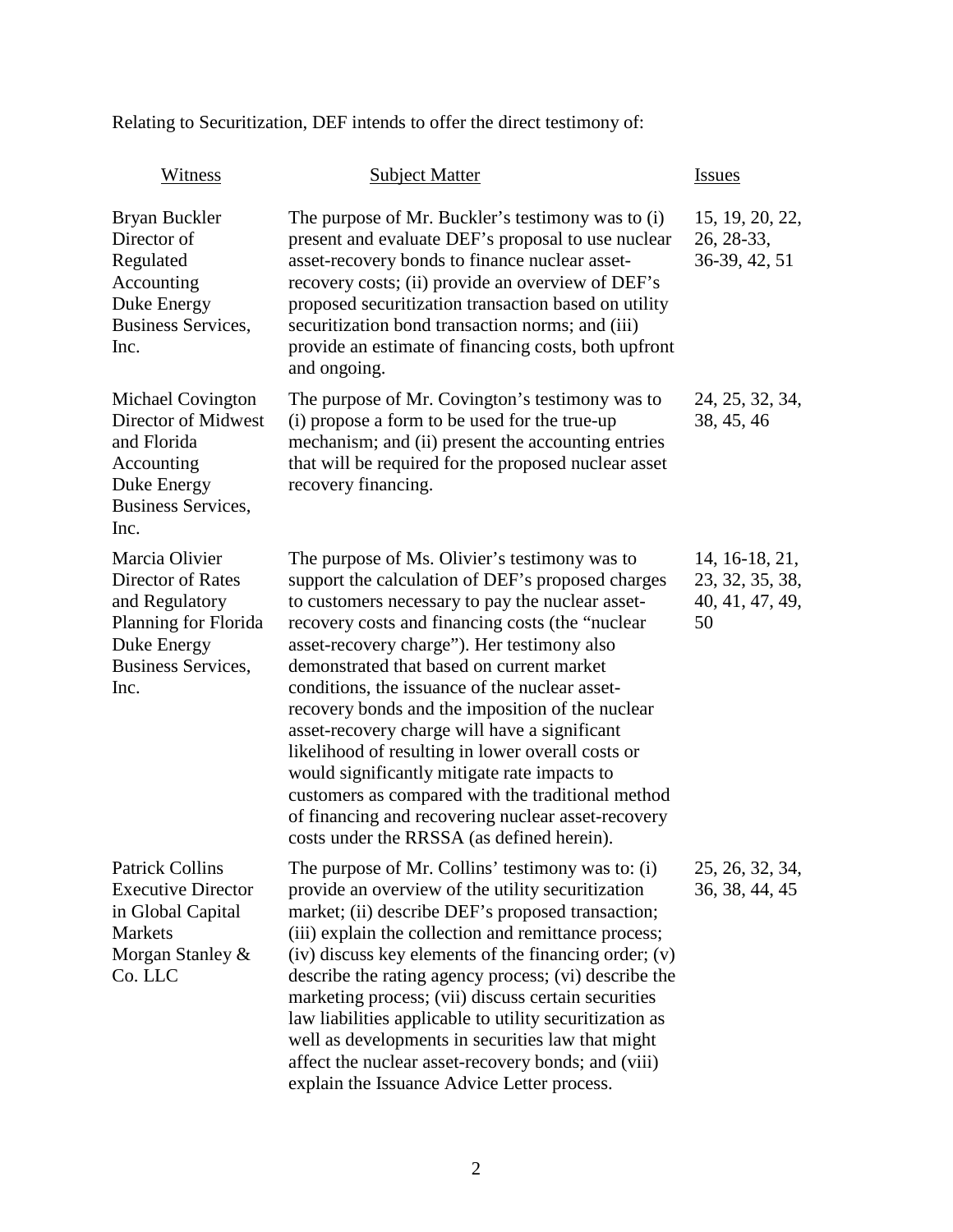Relating to securitization, DEF intends to offer the rebuttal testimony of:

| Witness                                                                                                                   | <b>Subject Matter</b>                                                                                                                                                                                                                                                                                                                                                                                                            | Issues               |
|---------------------------------------------------------------------------------------------------------------------------|----------------------------------------------------------------------------------------------------------------------------------------------------------------------------------------------------------------------------------------------------------------------------------------------------------------------------------------------------------------------------------------------------------------------------------|----------------------|
| Bryan Buckler<br>Director of<br>Regulated<br>Accounting<br>Duke Energy<br>Business Services,<br>Inc.                      | The purpose of Mr. Buckler's rebuttal testimony<br>was to address what DEF believes to be potential<br>misunderstandings by the Commission staff's<br>witnesses in various matters addressed in their<br>testimonies filed on September 4, 2015, and to<br>present a summary of DEF's conclusions with<br>respect to the role of the Bond Team and the<br>appropriate standard for issuing the nuclear asset-<br>recovery bonds. | 26, 28-31, 33, 35-39 |
| <b>Patrick Collins</b><br><b>Executive Director</b><br>in Global Capital<br><b>Markets</b><br>Morgan Stanley &<br>Co. LLC | The purpose of Mr. Collins' rebuttal testimony was<br>to address Commission staff witnesses' statements<br>relating to the SEC's treatment of the nuclear asset-<br>recovery bonds as asset backed securities and to<br>discuss the merits of the proposed monthly<br>remittances of funds to the Special Purpose Entity<br>("SPE") from DEF.                                                                                    | $25-26, 36$          |

## **II. EXHIBITS** - DEF intends to offer the following exhibits:

## **1. Stipulated Direct Testimony Exhibits**

| Exhibit No. | Witness | Description                                                |
|-------------|---------|------------------------------------------------------------|
| $(MO-1)$    | Olivier | RRSSA with Exhibits 10 and 11                              |
| $(MO-2)$    | Olivier | RRSSA Exhibit 10 Template Populated                        |
| $(MO-3)$    | Olivier | RRSSA Exhibit 11 Template Populated                        |
| $(MO-4)$    | Olivier | <b>Rate Schedules</b>                                      |
| $(MO-5)$    | Olivier | <b>Estimated Nuclear Fuel Proceeds (Confidential)</b>      |
| $(MO-6)$    | Olivier | <b>CCR Nuclear Fuel Illustrative Impact (Confidential)</b> |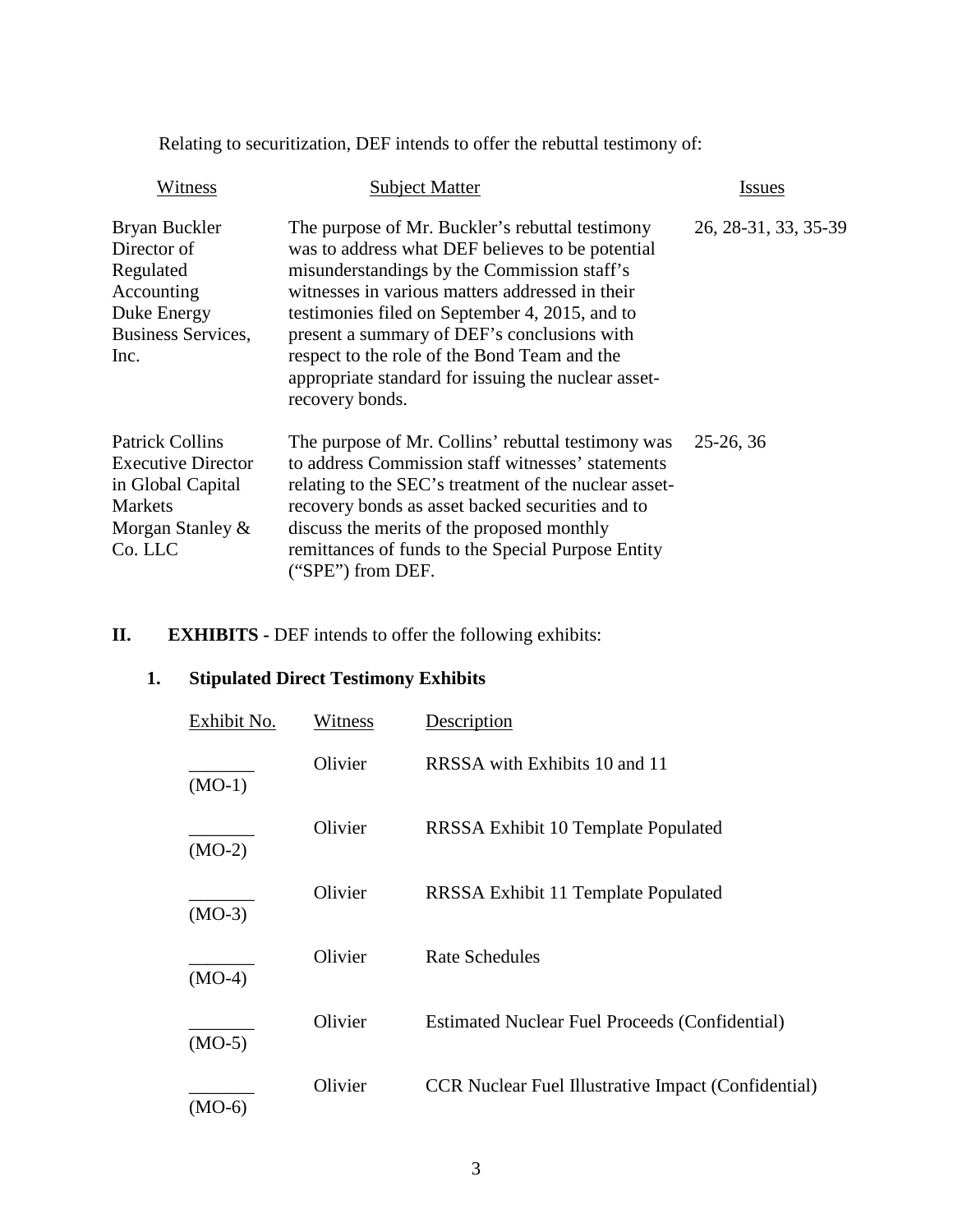| $(TH-1)$ | Hobbs  | Decommissioning transition organization ("DTO")<br>organizational chart                                                        |
|----------|--------|--------------------------------------------------------------------------------------------------------------------------------|
| $(TH-2)$ | Hobbs  | New SAFSTOR organization chart                                                                                                 |
| $(TH-3)$ | Hobbs  | A list of the License Amendment Requests ("LARs")<br>completed and submitted to the NRC                                        |
| $(TH-4)$ | Hobbs  | A chart showing staffing reductions since Feb. 2013                                                                            |
| $(TH-5)$ | Hobbs  | Exhibit 10 to the RRSSA                                                                                                        |
| $(TH-6)$ | Hobbs  | A list of projects that make up "Other CWIP"                                                                                   |
| $(MT-1)$ | Teague | CR3 Administrative Procedure, AI-9010, conduct of<br>CR3 Investment Recovery, Revision 1                                       |
| $(MT-2)$ | Teague | CR3 Investment Recovery Project, Project Execution<br>Plan, Revision 0                                                         |
| $(MT-3)$ | Teague | <b>Investment Recovery Guidance Document IRGD-001,</b><br><b>Sales Track Guidance and Documentation Package</b><br>Development |
| $(MT-4)$ | Teague | Integrated Change Form for the retention of an auction<br>company used to sell CR3 plant assets (Confidential)                 |

# **2. Direct Testimony Exhibits**

| $(BB-1)$  | <b>Buckler</b>              | Estimated up-front bond issuance and ongoing<br>financing costs for nuclear asset-recovery bonds |
|-----------|-----------------------------|--------------------------------------------------------------------------------------------------|
| $(BB-2a)$ | <b>Buckler</b><br>& Collins | Form of Nuclear Asset-Recovery Property Purchase<br>and Sale Agreement                           |
| $(BB-2b)$ | <b>Buckler</b><br>& Collins | Form of Nuclear Asset-Recovery Property Servicing<br>Agreement                                   |
| $(BB-2c)$ | <b>Buckler</b><br>& Collins | Form of Indenture                                                                                |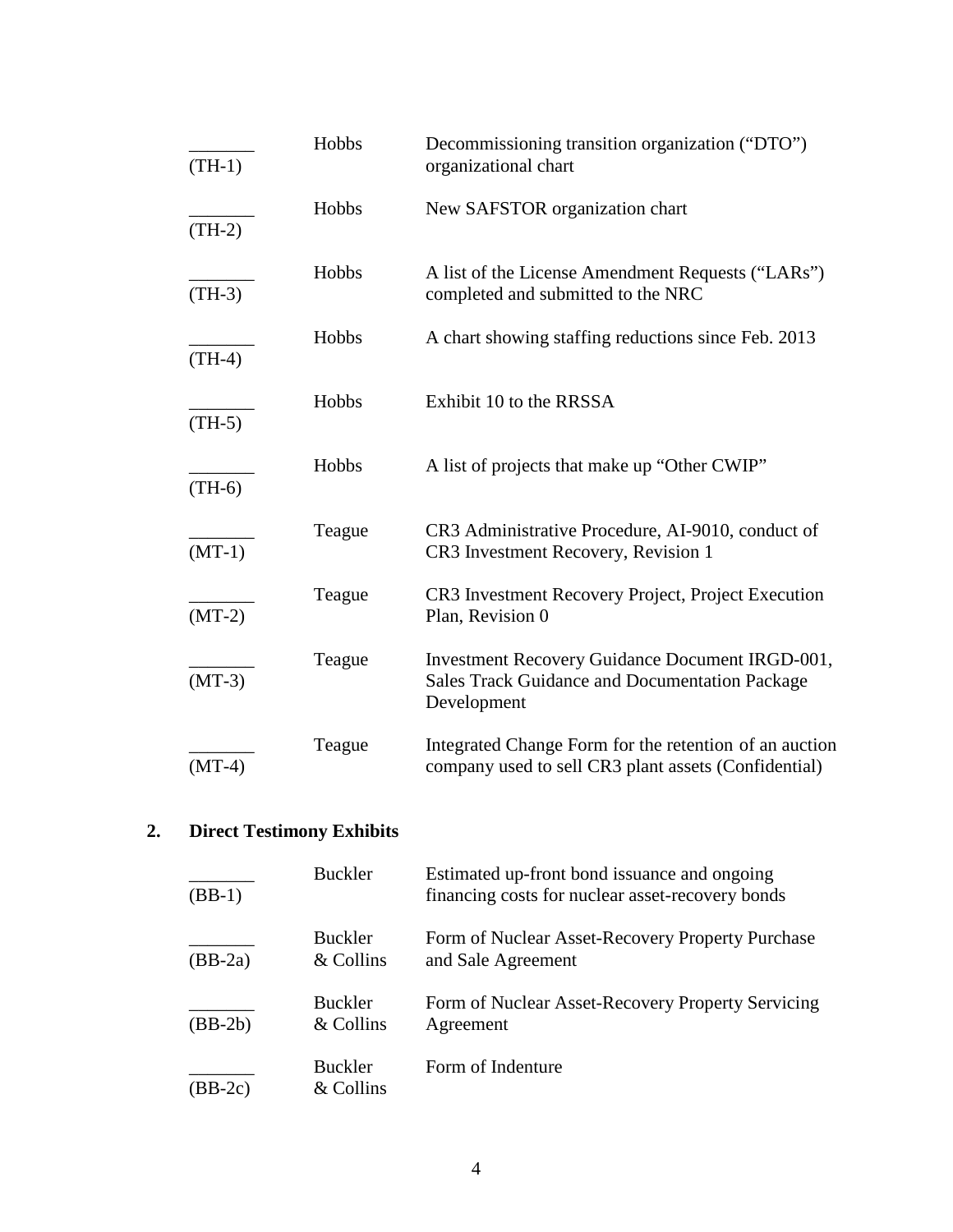| $(BB-2d)$ | <b>Buckler</b><br>& Collins | Form of Administration Agreement                                                                                         |
|-----------|-----------------------------|--------------------------------------------------------------------------------------------------------------------------|
| $(BB-2e)$ | <b>Buckler</b><br>& Collins | Form of Amended and Restated LLC Agreement                                                                               |
| $(PC-1)$  | Collins                     | Preliminary bond structure and associated cashflows                                                                      |
| $(PC-2)$  | Collins                     | A list of completed utility securitizations since 1997                                                                   |
| $(MC-1)$  | Covington                   | Nuclear Asset-Recovery Charge True-Up Mechanism<br>Form                                                                  |
| $(MC-2)$  | Covington                   | Accounting Entries to Record Nuclear Asset-Recovery<br>Financing                                                         |
| $(MO-1A)$ | Olivier                     | Proposed Nuclear Asset-Recovery Charge by Rate<br>Class                                                                  |
| $(MO-2A)$ | Olivier                     | CR3 Regulatory Asset Annual Revenue Requirement -<br><b>Traditional Recovery Method</b>                                  |
| $(MO-2B)$ | Olivier                     | CR3 Regulatory Asset Annual Revenue Requirement -<br>Nuclear-Asset Recovery Charge Method                                |
| $(MO-3A)$ | Olivier                     | Traditional Recovery Method Base Rate Increase by<br>Rate Schedule                                                       |
| $(MO-4A)$ | Olivier                     | <b>Comparison between Proposed Nuclear Asset-</b><br>Recovery Charge and Traditional Recovery Method by<br>Rate Schedule |
| $(MO-5A)$ | Olivier                     | <b>Sample Bill Calculations</b>                                                                                          |
| $(MO-6A)$ | Olivier                     | <b>Proposed Tariff Sheets</b>                                                                                            |

# **3. Rebuttal Testimony Exhibits**

|          | <b>Buckler</b> | Excerpt of Ohio Power Company Financing Order |
|----------|----------------|-----------------------------------------------|
| $(BB-3)$ |                |                                               |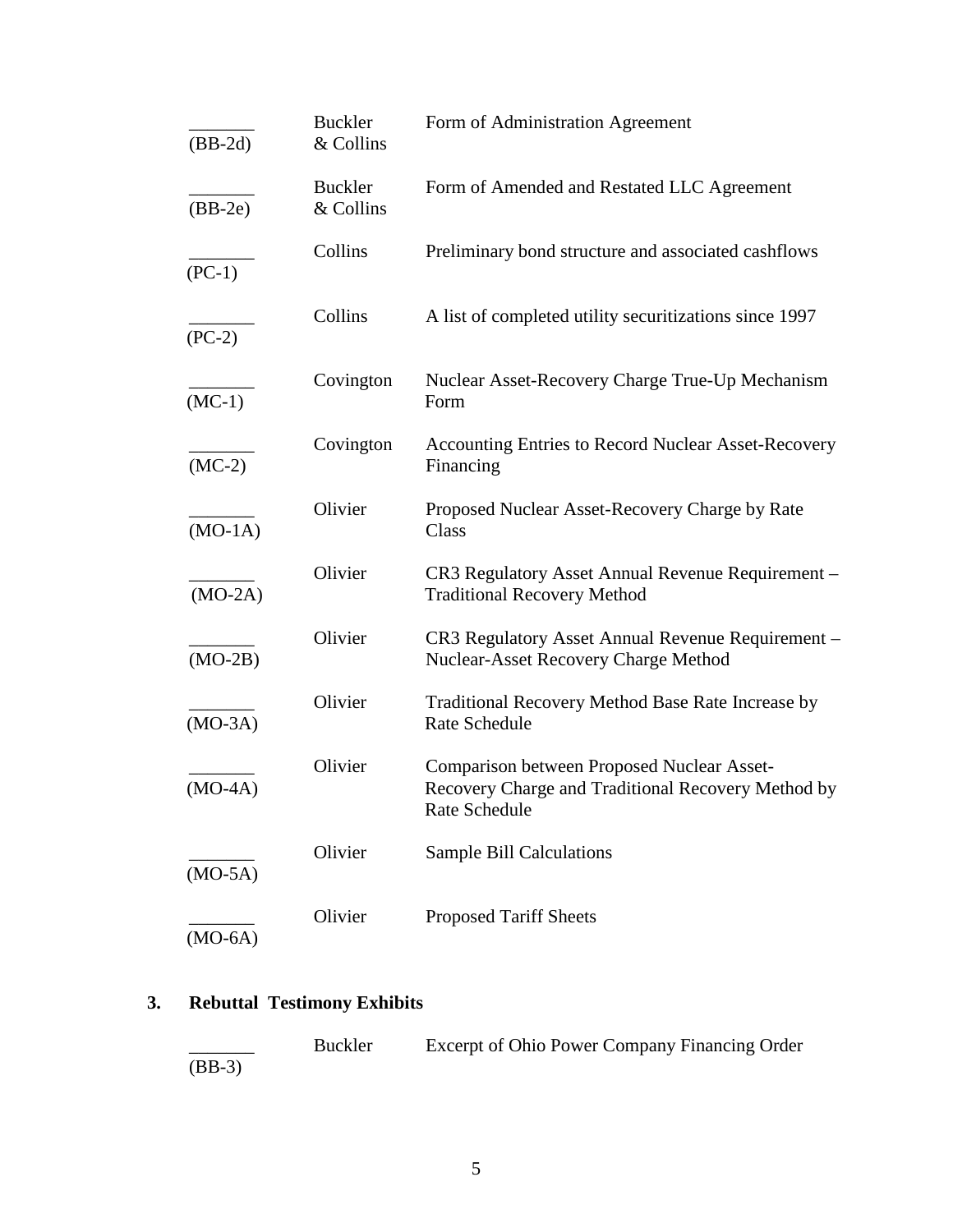| $(BB-4)$ | <b>Buckler</b> | Section $4928.232(D)(2)$ of the Ohio statute                                                        |
|----------|----------------|-----------------------------------------------------------------------------------------------------|
| $(BB-5)$ | <b>Buckler</b> | Ohio Power Company Issuance Advice Letter                                                           |
| $(BB-6)$ | <b>Buckler</b> | Utility's securitization process withdrawal letter to the<br>Public Service Commission of Wisconsin |
| $(BB-7)$ | <b>Buckler</b> | Composite exhibit of interrogatory responses                                                        |
| (PC-3)   | Collins        | Composite exhibit of interrogatory responses                                                        |

In addition to the above pre-filed exhibits, DEF reserves the right to utilize any exhibits introduced by any other party. DEF additionally reserves the right to introduce any additional exhibits necessary for rebuttal, cross-examination or impeachment at the final hearing.

#### **III. STATEMENT OF BASIC POSITION**

#### **A. Nuclear Asset-Recovery Cost Background**

Pursuant to PSC Order No. PSC-13-0598-FOF-EI, the Commission approved the 2013 Revised and Restated Stipulation and Settlement Agreement ("RRSSA") between DEF, the Office of Public Counsel ("OPC"), the Florida Industrial Power Users Group ("FIPUG"), the Florida Retail Federation ("FRF") and White Springs Agricultural Chemicals, Inc. d/b/a PSC Phosphates ("White Springs") (collectively, the "Settlement Signatories"). The RRSSA permitted DEF to create the "CR3 Regulatory Asset" to include capital cost amounts and revenue requirements associated with all CR3-related costs. In accordance with the RRSSA, DEF is authorized to increase its base rates by the revenue requirement for the CR3 Regulatory Asset upon the expiration of the Levy Nuclear Project fixed charge of \$3.45. DEF petitioned to terminate this fixed charge on March 2, 2015, effective May 2015, and the Commission approved that request in Order No. PSC-15-0176-TRF-EI on May 6, 2015.

DEF filed a petition for approval to include in base rates the revenue requirement for the CR3 Regulatory Asset on May 22, 2015, in Docket No. 150148-EI. In Docket No. 150148-EI, DEF expressed its intent to petition the Commission for a Financing Order pursuant to House Bill 7109 enacted by the Florida Legislature and codified in relevant part as Section 366.95, Florida Statutes, to issue lower cost "nuclear asset-recovery bonds" to securitize the CR3 Regulatory Asset.

 As permitted by Section 366.95(2)(c)1.b., Florida Statutes, DEF filed a petition on July 27, 2015, requesting that the Commission issue a financing order to finance DEF's nuclear asset-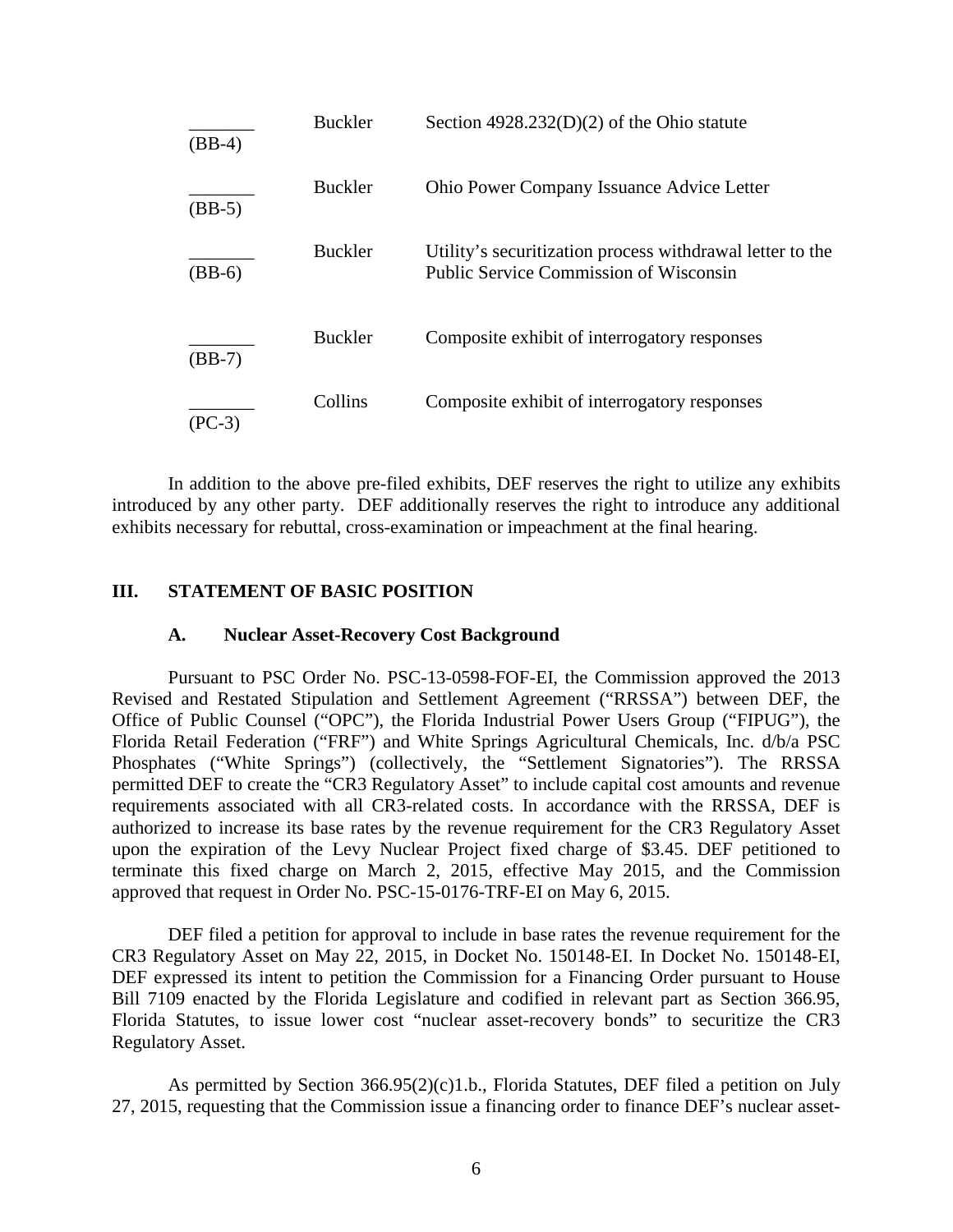recovery costs and financing costs. Specifically, DEF requested that the Commission approve the issuance of nuclear asset-recovery bonds in an amount equal to: (a) DEF's nuclear asset-recovery costs consisting of its CR3 Regulatory Asset balance as determined pursuant to Docket No. 150148-EI; plus (b) upfront bond issuance costs; plus (c) carrying charges accruing at 6.0% per annum on the CR3 Regulatory Asset balance from December 31, 2015 through the date of issuance of the nuclear asset-recovery bonds (the "Securitizable Balance").

On September 15, 2015, the Commission approved a stipulation which approved an amendment to the RRSSA executed by the Settlement Signatories and established the CR3 Regulatory Asset value of \$1,283,012,000, through the end of December 2015. This amount includes estimates of the monthly carrying charges net of the estimated \$1.00 per mWh recovery through fuel (RRSSA Paragraph 7.a.) from May through December 2015. The December 31, 2015 actual balance of CR3 Regulatory Asset will include actual carrying charges net of actual recoveries through fuel and will be subject to Commission review for mathematical errors at the time DEF submits its tariff sheets.

#### **B. DEF's Request for a Nuclear Asset-Recovery Financing Order**

Under the RRSSA, DEF is permitted to recover the CR3 Regulatory Asset with a full debt return and 70% of the otherwise allowed return on equity. Recovering the CR3 Regulatory Asset through the sale of nuclear asset-recovery bonds, however, is likely to deliver significant, meaningful customer savings when compared to the traditional method of recovery as permitted under the RRSSA.

Pursuant to the provisions of Section 366.95, Florida Statutes, DEF has requested that the Commission (i) approve the recovery of the Securitizable Balance through the issuance of nuclear asset-recovery bonds; (ii) approve the recovery of financing costs, including upfront bond issuance costs incurred in connection with the issuance of the nuclear asset-recovery bonds and ongoing financing costs; (iii) approve the transaction structure of the proposed securitization financing; (iv) approve the creation of the nuclear asset-recovery property, which includes the imposition, billing, charging and collection of non-bypassable nuclear asset-recovery charges to ensure the timely payment of the nuclear asset-recovery bonds and financing costs; and (v) approve the form of tariff schedule to be filed under DEF's tariff.

In order to facilitate review of the matters presented in the Petition and to help ensure that the requisite elements needed to satisfy rating agency conditions and otherwise ensure the benefits associated with the issuance of nuclear asset-recovery bonds, DEF submitted a proposed form of financing order as Exhibit B to its Petition. DEF requests issuance of a financing order substantially in the form proposed.

#### **C. The Effects of Granting DEF's Petition and Adopting its Draft Financing Order**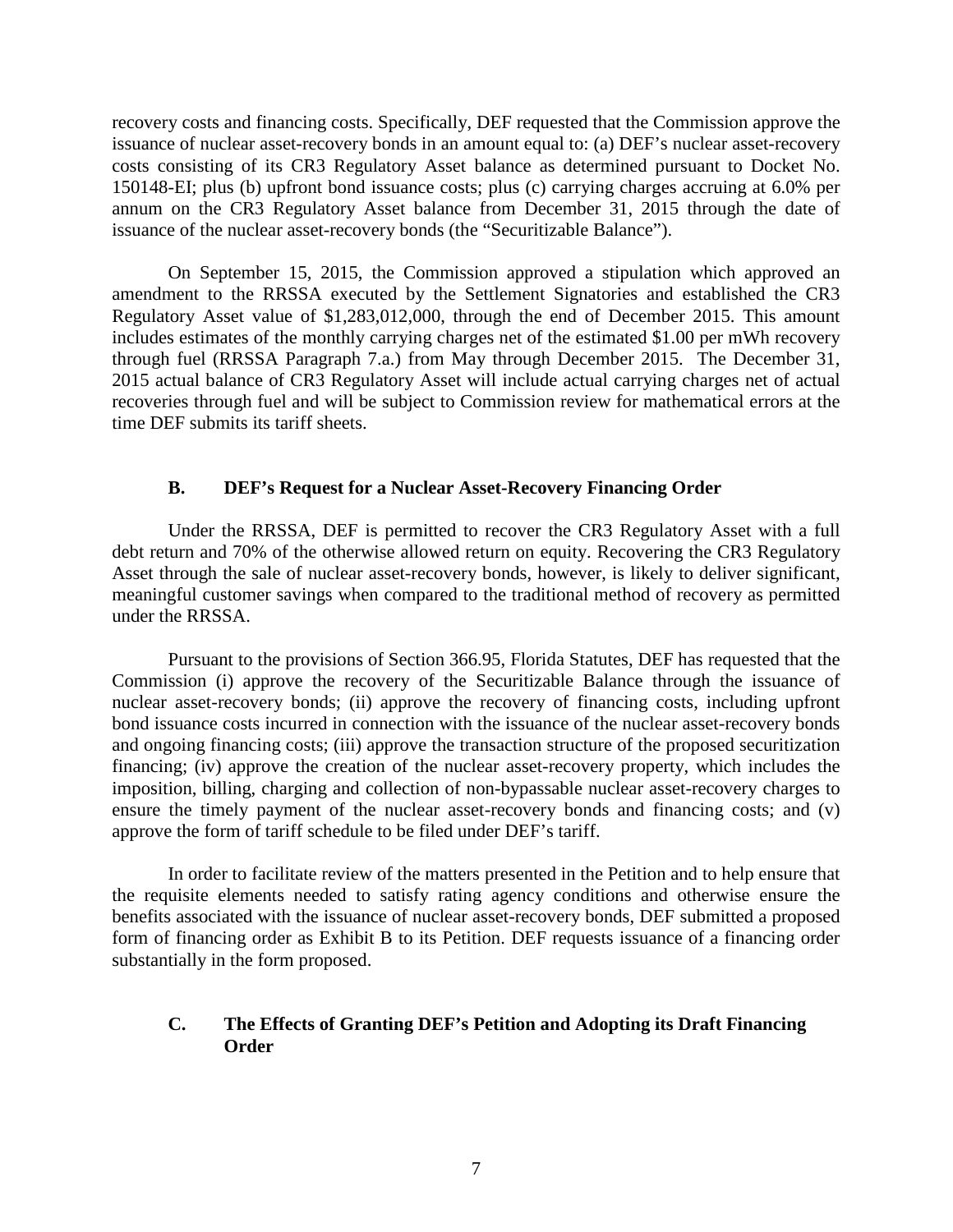As explained in DEF's Petition, approving the financing order will allow DEF to significantly reduce customer rates when compared with the traditional method under the RRSSA. In proposing to recover the CR3 Regulatory Asset through the issuance and sale of nuclear asset-recovery bonds, DEF is choosing to forgo a substantial return on equity for the benefit of its customers.

#### **D. Summary Comment on Staff Witness Positions**

Commission Staff filed testimony of four witnesses that addressed various aspects of DEF's Petition. These witnesses appear to be in disagreement (or misunderstanding) with a limited number of items contained in DEF's Petition and Proposed Financing Order. Those items are: (1) DEF's interests and motivations for pursuing the issuance of the nuclear assetrecovery bonds; (2) the standard to be used to evaluate the success of the proposed nuclear assetrecovery bond issuance; (3) the role of the Bond Team; (4) the reasonableness of DEF's servicer setup expenses; (5) proposed credit risk disclosure; (6) whether Morgan Stanley should be allowed to serve as an underwriter on the nuclear asset-recovery bond issuance; (7) the importance of a monthly versus daily remittance process; and (8) whether the bonds must be registered as asset-backed securities. DEF's Rebuttal Testimony fully sets forth its position with respect to each of these items and DEF expounds upon some of those positions in the appropriate specific issues below.

#### **E. Nuclear Asset-Recovery Financing Order Cost Recovery Methods and Relief**

The nuclear asset–recovery costs described in DEF's Petition, and associated financing costs, would be paid for pursuant to an approximate twenty-year nuclear asset-recovery charge that would be applied on a per kWh basis to all applicable customer classes. In connection with this proceeding, DEF submitted proposed nuclear asset-recovery charge tariff sheets that will closely approximate the final figures, barring significant changes in the terms of an issuance of nuclear asset-recovery bonds. The proposed increase in base rates associated with the RRSSA would not go into effect and instead would be replaced by the nuclear asset-recovery charge.

The advantage of the proposed nuclear asset-recovery financing is that customers would pay a lower per kWh charge over the same period of time relative to the RRSSA.

Conversely, if the Commission determines that recovery of the nuclear asset-recovery costs through the issuance of nuclear asset-recovery bonds is not appropriate or declines to issue a financing order substantially in the form requested by DEF and/or creates conditions on the offering of nuclear asset-recovery bonds that exposes DEF and its stakeholders to unnecessary liability, DEF alternatively requests that a base rate increase pursuant to the RRSSA be implemented beginning six months after the date of the Commission's final order rejecting DEF's request (in the event the financing order is not issued) or the date upon which DEF notifies the Commission that the bonds will not be issued (in the event the financing order is issued), and that carrying costs on the nuclear asset-recovery costs be collected from January 1, 2016, through the capacity cost recovery clause, until such time as the base rate increase goes into effect, consistent with DEF's Petition For Approval to Include in Base Rates the Revenue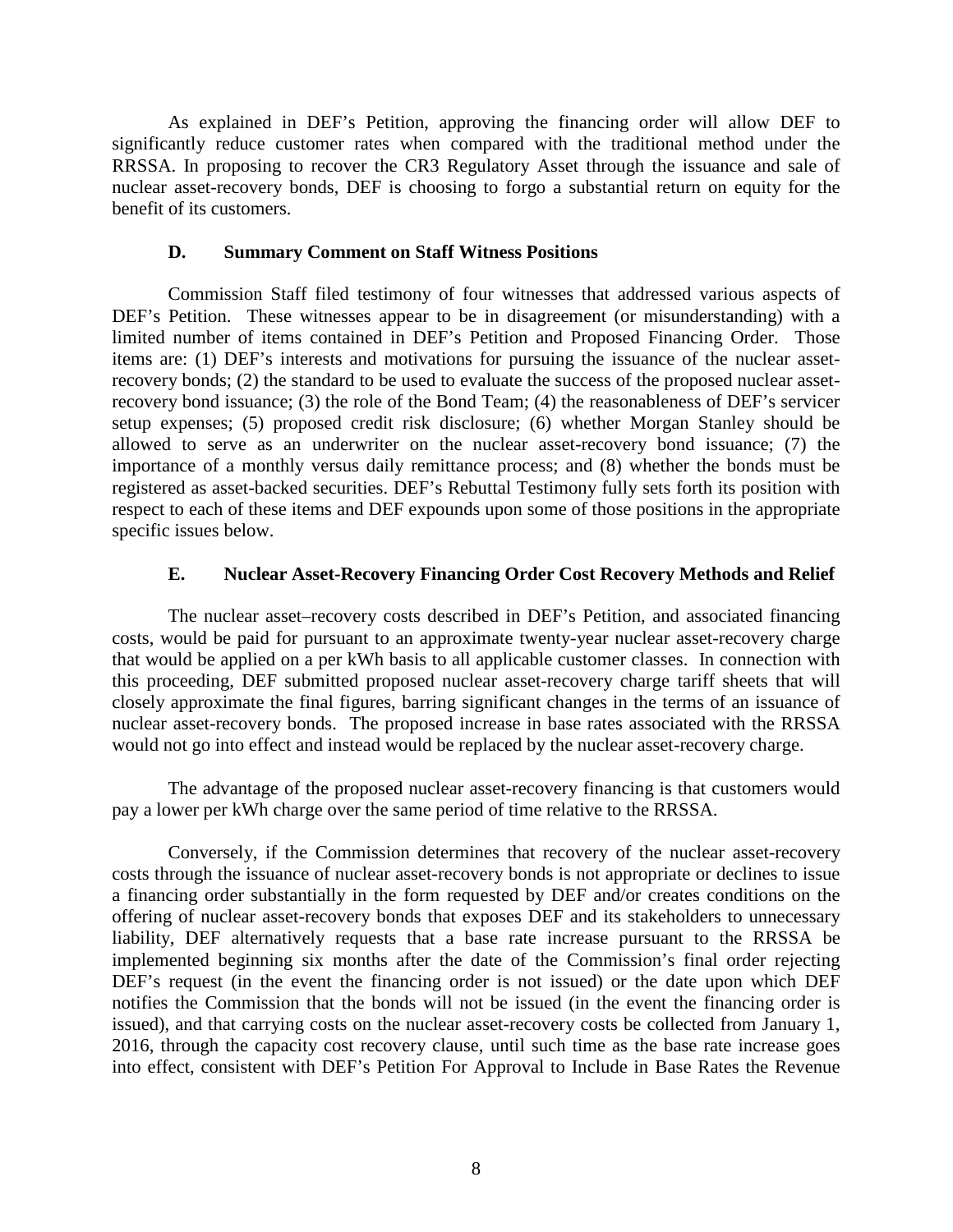Requirement for the CR3 Regulatory Asset filed on May 22, 2015, in Docket No. 150148-EI, as modified by the Stipulation approved on September 15, 2015.

For all the reasons set forth in DEF's Petition, Testimony, and Exhibits, DEF requests that the Commission consider and approve the relief requested in the Petition consistent with the 135-day timeline set forth in Section 366.95(2)(c)1.b. in order that nuclear asset-recovery bonds may be issued and that the purposes of the Petition achieved.

#### **IV. ISSUES AND POSITIONS**

#### **CR3 Regulatory Asset Issues**

**Issue 1:** Has DEF provided adequate internal controls and management oversight of its CR3 investment recovery procedure and plan?

**DEF Position:** Type 2 stipulation approved at the September 15, 2015 agenda conference: Yes, DEF has provided adequate internal controls and management oversight of its CR3 investment recovery procedure and plan. Please note that DEF and Staff are in agreement for Issue 1. The Intervenors take "No Position" on this issue. DEF stipulates to the entry of Staff's witnesses' testimony (regarding the CR3 Regulatory Asset) and exhibits and further agrees to Staff's CR3 Regulatory Asset witnesses' excusal from the October hearing.

**Issue 2:** Did DEF minimize the current and future costs of the CR3 Regulatory Asset and use reasonable and prudent efforts to curtail avoidable costs or to sell or otherwise salvage assets that would otherwise be included in the CR3 Regulatory Asset, as required by the Revised and Restated Stipulation and Settlement Agreement (RRSSA)?

**DEF Position:** Stipulation approved at the September 15, 2015 agenda conference: Yes, DEF fully complied with its obligations under the RRSSA.

**Issue 3:** Should DEF be required to collect the 2016 CR3 Regulatory Asset carrying cost of \$1.50/mWh through the fuel clause as provided in the RRSSA and to reduce the CR3 Regulatory Asset by the projected amount to be recovered?

**DEF Position:** Stipulation approved at the September 15, 2015 agenda conference: No, recovery of the carrying cost through the fuel clause pursuant to Paragraph 7.a. of the RRSSA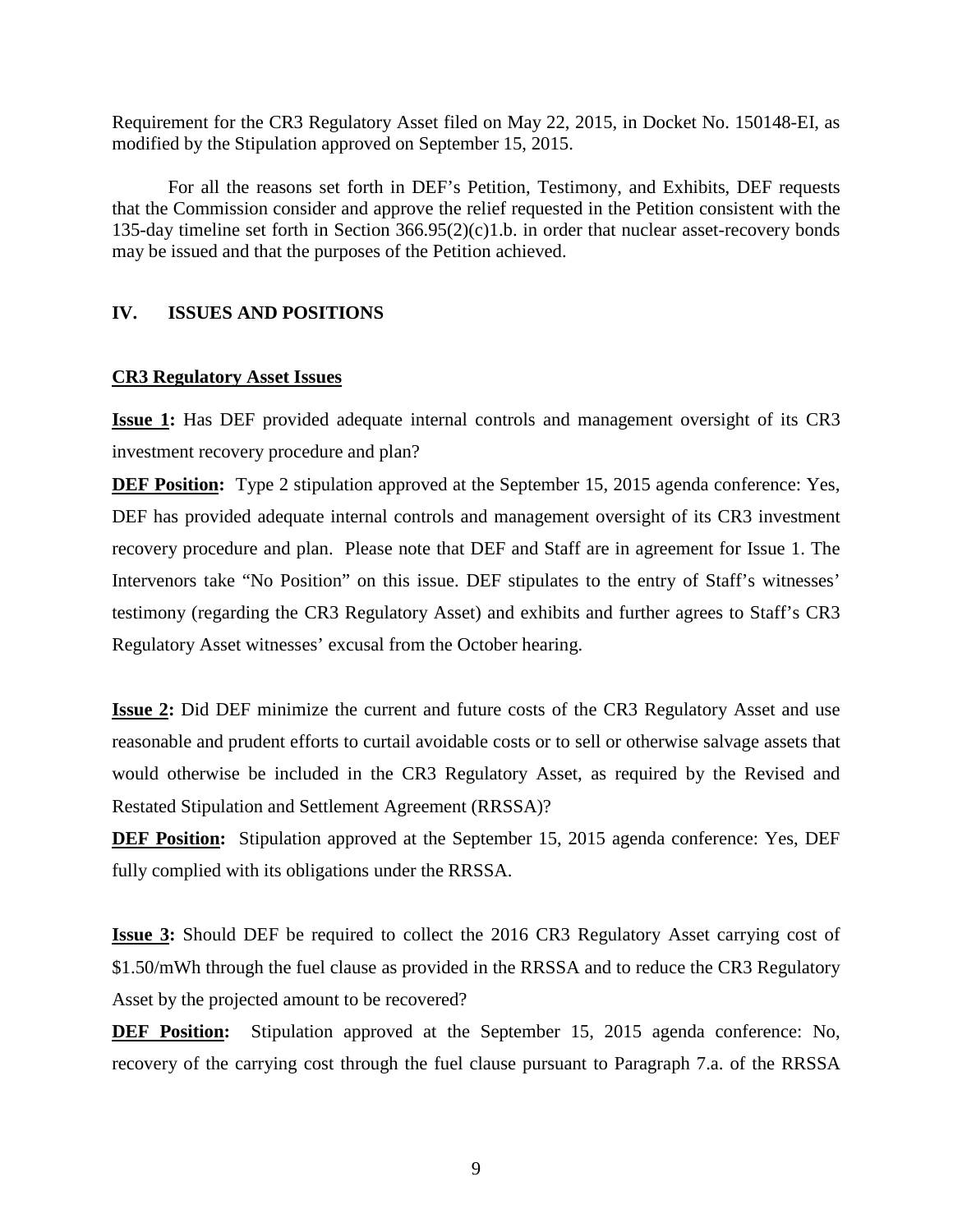should terminate with the last billing cycle for December 2015. DEF will not implement the \$1.50 per megawatt hour rate increase for 2016.

**Issue 4:** Has DEF properly categorized and recorded costs associated with the CR3 Regulatory Asset as contemplated by the RRSSA?

**DEF Position:** Stipulation approved at the September 15, 2015 agenda conference: Yes, DEF has properly categorized and recorded costs consistent with the RRSSA.

**Issue 5:** Did DEF appropriately apply the accelerated recovery of the carrying charge collected through the Fuel Adjustment Clause to the CR3 Regulatory Asset?

**DEF Position:** Stipulation approved at the September 15, 2015 agenda conference: Yes.

**Issue 6:** What is the appropriate projected amount of the CR3 Regulatory Asset at December 31, 2015?

**DEF Position:** Stipulation approved at the September 15, 2015 agenda conference: The appropriate projected amount of the CR3 Regulatory Asset at December 31, 2015 is \$1,283,012,000. This amount reflects the original amount projected in DEF's petition of \$1,298,012,000 reduced by the adjustment of \$15 million referenced in the parties' stipulation.

**Issue 7:** Has DEF calculated the annual revenue requirement for the CR3 Regulatory Asset consistent with the requirements of the RRSSA?

**DEF Position:** Stipulation approved at the September 15, 2015 agenda conference: Yes.

**Issue 8:** What is the appropriate amortization period and annual revenue requirement to amortize the CR3 Regulatory Asset?

**DEF Position:** Stipulation approved at the September 15, 2015 agenda conference: The appropriate amortization period is 240 months consistent with the RRSSA. The appropriate annual revenue requirement is \$168,331,000 calculated on Exhibit \_\_ (MO-2) as revised on August 31, 2015 and attached to the approved stipulation.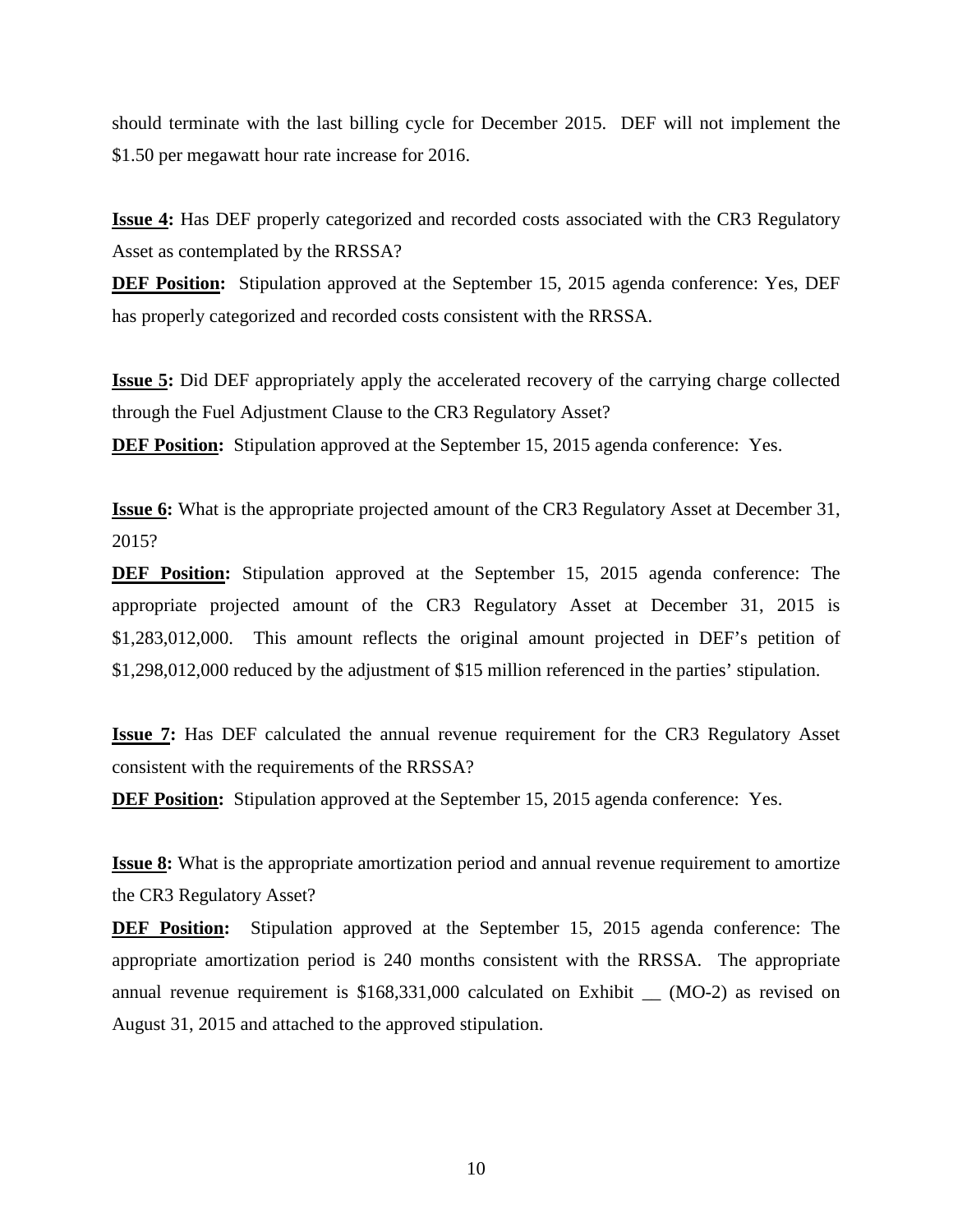**Issue 9:** Should the Commission approve DEF's proposed treatment to account for nuclear fuel proceeds, that will not be received until the future, through the capacity cost recovery clause?

**DEF Position:** Stipulation approved at the September 15, 2015 agenda conference: Yes, DEF should be allowed to recover through the capacity cost recovery clause the return on the future nuclear fuel proceeds until they are received and recover the difference between the actual amounts received and the amount credited to the CR3 Regulatory Asset in the December 31, 2015 balance. The pretax rate of return should be 8.12% consistent with the RRSSA Exhibit 10, line 20.

**Issue 10:** Has DEF calculated the base rate increase consistent with the requirements of the RRSSA?

**DEF Position:** Stipulation approved at the September 15, 2015 agenda conference: Yes, the base rate increase including the \$15 million stipulated reduction is calculated to be .496 cents/kWh as shown in Exhibit \_\_\_(MO-4) as revised on August 31, 2015 and attached to the approved stipulation.

**Issue 11:** If the Commission does not issue a financing order pursuant to DEF's Petition, should the projected amounts included in the CR3 Regulatory Asset be trued-up? If so, how should the true-up be accomplished?

**DEF Position:** Stipulation approved at the September 15, 2015 agenda conference: Yes, DEF will do the true-up consistent with the RRSSA.

**Issue 12:** If the Commission does not issue a financing order pursuant to DEF's Petition, what is the proposed uniform percentage rate increase to the demand and energy charges by customer rate schedule?

**DEF Position:** Stipulation approved at the September 15, 2015 agenda conference: The proposed uniform percentage rate increase to the demand and energy charges by customer rate schedule is that provided in Exhibit\_\_\_(MO-4) as revised on August 31, 2015 and attached to the approved stipulation.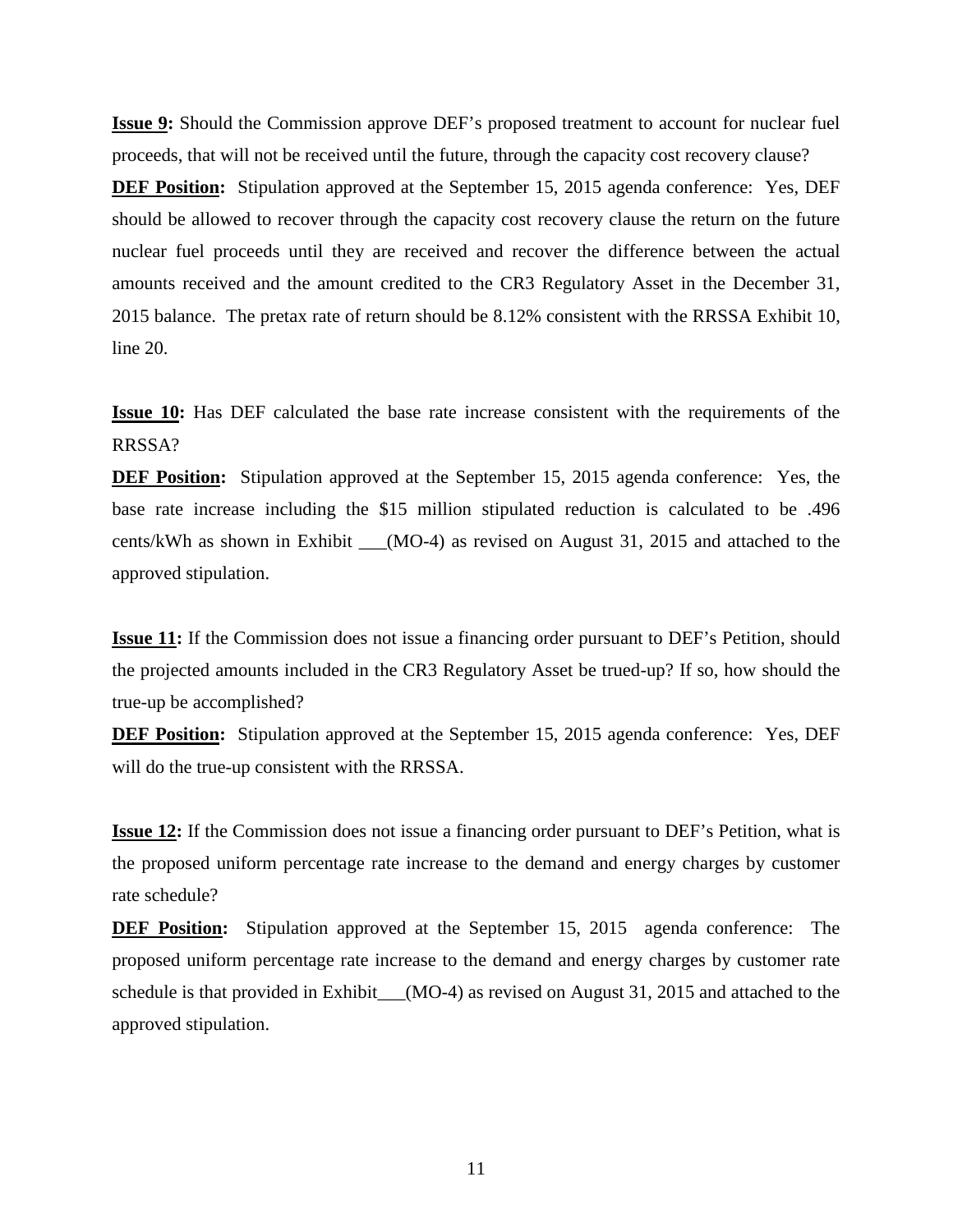**Issue 13:** If the Commission does not issue a financing order pursuant to DEF's Petition, what should be the effective date of the requested base rate increase for billing purposes?

**DEF Position:** Stipulation approved at the September 15, 2015 agenda conference: If the Commission does not issue a financing order pursuant to DEF's Petition, the effective date of the requested base rate increase should be six months after the Commission's vote rejecting the financing order.

#### **Financing Order Issues**

**ISSUE 14**: Do the cost amounts contained in DEF's CR3 Regulatory Asset meet the definition of "nuclear asset-recovery costs" pursuant to Section 366.95(1)(k), Florida Statutes?

> DEF: Yes. The CR3 Regulatory Asset reflects costs associated with the early retirement of CR3. CR3 is DEF's nuclear generating asset that generated electricity and is located in Florida. The Commission deemed the early retirement of CR3 reasonable and prudent through the approval of the RRSSA under Order No. PSC-13-0598-FOF-EI. In accordance with Section 366.95(1)(k), Florida Statutes, the pre-tax costs to be securitized are greater than \$750 million and the costs eligible for recovery pursuant to Section 366.93, Florida Statutes, that are included in the CR3 Regulatory Asset are those that were included in DEF's rate base and base rates before retirement. (Olivier)

**ISSUE 15**: Do the ongoing financing costs identified in DEF's Petition qualify as "financing" costs" pursuant to Section 366.95(1)(e), Florida Statutes?

> DEF: Yes, each of the ongoing financing costs identified in Mr. Buckler's Exhibit No.\_\_(BB-1) qualify as "financing costs" pursuant to Section 366.95(1)(e), Florida Statutes. (Buckler)

**ISSUE 16**: Has DEF demonstrated that securitization has a significant likelihood of resulting in lower overall costs or would avoid or significantly mitigate rate impacts compared to the traditional method of cost recovery pursuant to Section 366.95(2)(a)6., Florida Statutes?

> DEF: Ms. Olivier, in her testimony, demonstrated that, based on current market conditions, the issuance of nuclear asset-recovery bonds and the imposition of nuclear asset-recovery charges will have a significant likelihood of resulting in lower overall costs and would significantly mitigate rate impacts compared to the traditional method of cost recovery. As provided in Exhibit No. \_\_ (MO-4A) to Ms. Olivier's testimony, based on market conditions as of June 30, 2015 and excluding the impact of carrying charges beyond December 31, 2015, the initial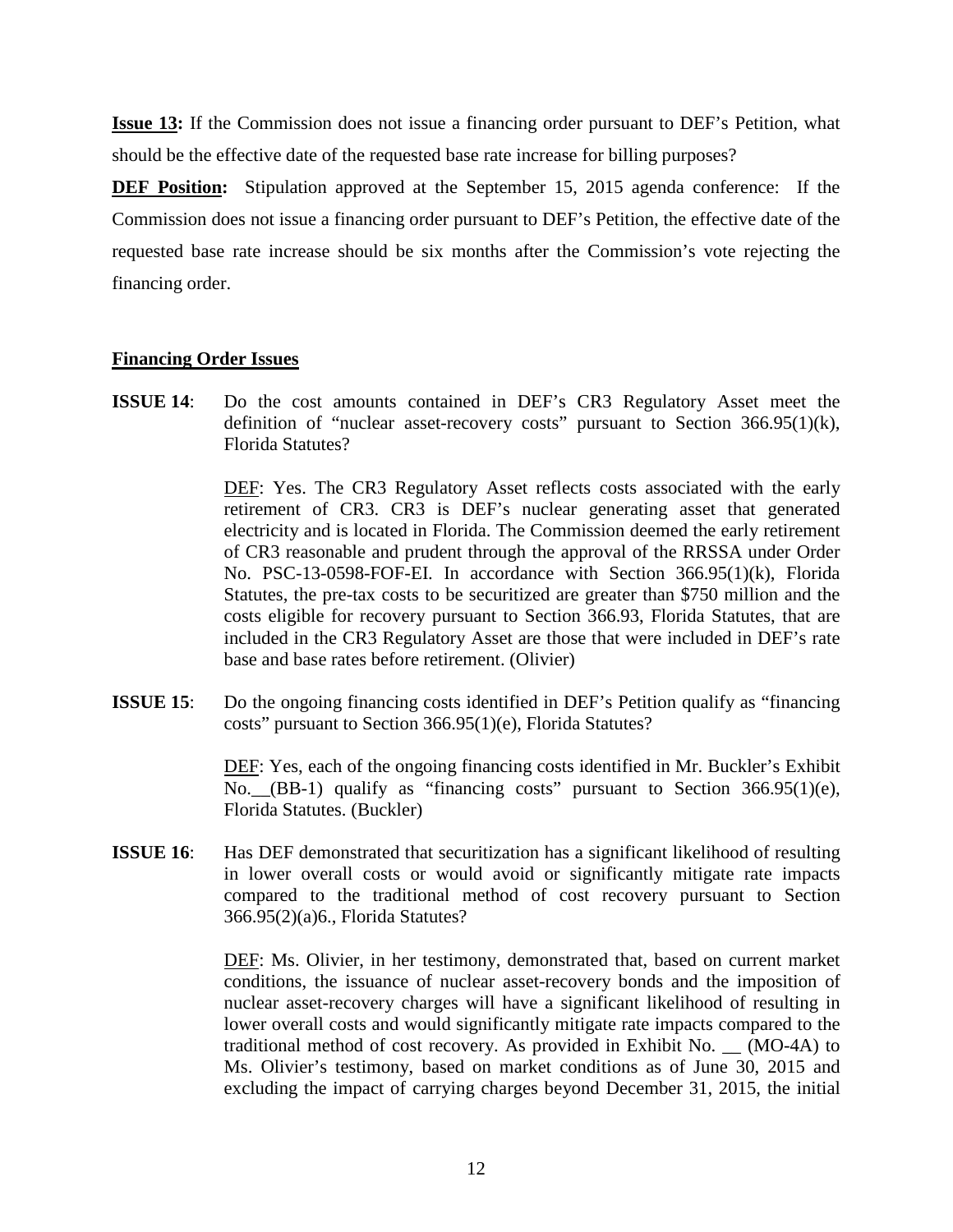monthly charge associated with the issuance of nuclear asset-recovery bonds in DEF's securitization recommendation, assuming a 20-year maturity, is estimated to be \$3.17 for a 1,000 kWh residential bill. DEF's traditional method of recovery, which provides for recovery over a 20-year period, would have a monthly customer impact of \$5.01 for a 1,000 kWh residential bill, a savings of \$1.84 before gross receipt tax. Commercial customers are projected to save \$27.58 per month and industrial customers are projected to save \$1,558.65 per month when compared with the traditional method of recovery.

Based on current market conditions, securitization provides a mechanism for recovering the CR3 Regulatory Asset at a lower cost to DEF's customers than would occur through the traditional method as demonstrated in Exhibit No. \_\_\_ (MO-2A) and Exhibit No. \_\_ (MO-2B) to Ms. Olivier's testimony. In addition to lower initial customer rate impacts, DEF has demonstrated that, based on current market conditions, the total estimated cumulative undiscounted revenue requirements under securitization of \$1,770 million (Exhibit No. \_\_\_ (MO-2B)) are approximately \$790 million lower than the total cumulative undiscounted estimated revenue requirements under the traditional recovery method of \$2,560 million (Exhibit No. \_\_ (MO-2A)). (Olivier)

**ISSUE 17:** What amount, if any, should the Commission authorize DEF to recover through securitization?

> DEF: The Commission should authorize DEF to recover the Securitizable Balance, as defined above, plus ongoing financing costs. (Olivier)

**ISSUE 18**: What is the appropriate treatment of the deferred tax liability consistent with paragraph 5(j) of the RRSSA?

> DEF: In accordance with paragraph 5(j) of the RRSSA, DEF should make a specific adjustment to exclude the deferred tax liability associated with CR3 from all earnings surveillance reports. (Olivier)

**ISSUE 19:** Should DEF indemnify customers to the extent customers incur losses associated with higher servicing fees payable to a substitute servicer, or with higher administration fees payable to a substitute administrator, as a result of DEF's termination for cause?

> DEF: No. DEF has proposed to indemnify customers for any "Losses" suffered (i) as a result of negligence, recklessness, or willful misconduct by DEF under the servicing agreement or the administration agreement, or (ii) for any failure or breach by DEF of certain material representations, warranties, or covenants in the servicing agreement or purchase and sale agreement. (Buckler)

**ISSUE 20:** What should be the up-front and ongoing fee for the role of servicer throughout the term of the nuclear asset-recovery bonds?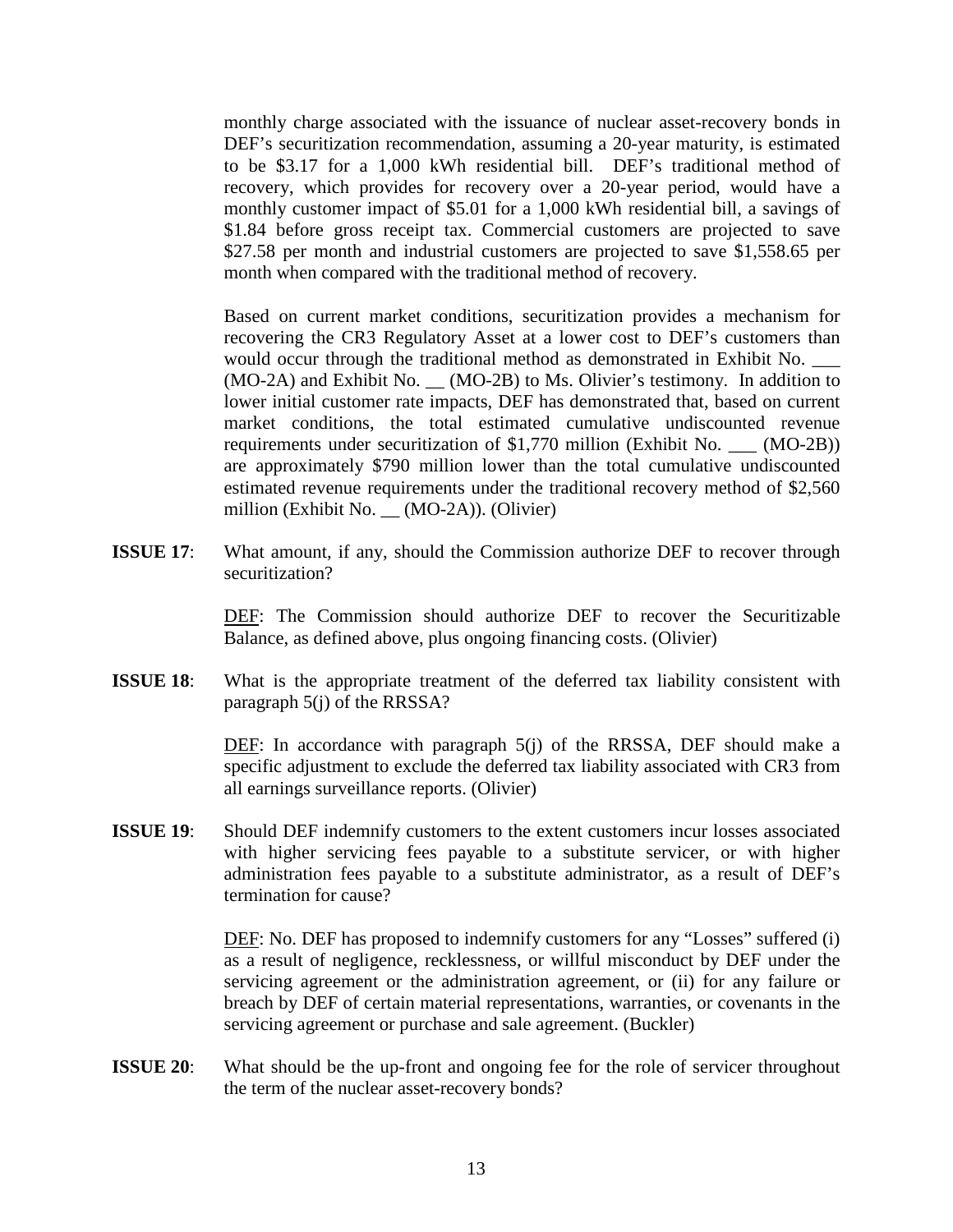DEF: Based upon the testimony and rebuttal testimony submitted by Mr. Buckler, DEF believes the up-front financing costs for incremental servicer set-up related expenses is currently estimated to be \$915,000.

To obtain the requisite bankruptcy opinion and support the bankruptcy analysis, counsel expects DEF to represent that the ongoing servicing fee is reasonable and fair consideration as would be obtained under an agreement among unaffiliated entities under otherwise similar circumstances. While the fee can take into account that DEF is simultaneously performing other collection functions, the fee cannot result in DEF subsidizing the activities of the SPE. DEF must be paid an amount that covers its actual costs. DEF, as the initial servicer, should be paid an annual servicing fee in the amount equal to 0.05% of the original principal balance of the nuclear asset-recovery bonds. This rate is at the lower end of the range of typical ongoing servicing fees for other utility securitization transactions and equates to an amount comparable to DEF's current estimate of its aggregate annual incremental servicing costs.

If a third-party successor servicer is required, the servicer fee should be set at an annualized amount not to exceed 0.60% of the original principal balance of the nuclear asset-recovery bonds unless a higher rate is approved by the Commission. (Buckler)

**ISSUE 21**: What amount, if any, of DEF's periodic servicing fee in this transaction should DEF be required to credit back to customers through an adjustment to other rates and charges?

> DEF: As referenced in DEF's proposed financing order (Finding of Fact 63 and Ordering Paragraph 62), DEF proposes that all revenues collected through the servicing fee will be included in DEF's cost of service. The actual expenses incurred throughout the life of the nuclear asset-recovery bonds to support DEF's servicing responsibilities will be included in DEF's cost of service. Therefore, any surplus or deficiency will be refunded or recovered through DEF's base rates in future rate cases. (Olivier)

**ISSUE 22**: What should be the ongoing fee for the role of the administrator throughout the term of the nuclear asset-recovery bonds?

> DEF: To obtain the requisite bankruptcy opinion and support the bankruptcy analysis, counsel expects DEF to represent that the ongoing administration fee is reasonable and fair consideration as would be obtained under an agreement among unaffiliated entities under otherwise similar circumstances. DEF must be paid an amount that covers its actual costs. DEF, as administrator, should be paid an annual fee of between \$50,000 and \$100,000. This range is consistent with administration fees for other utility securitization transaction and is comparable to DEF's current estimate of its aggregate annual incremental administration costs. (Buckler)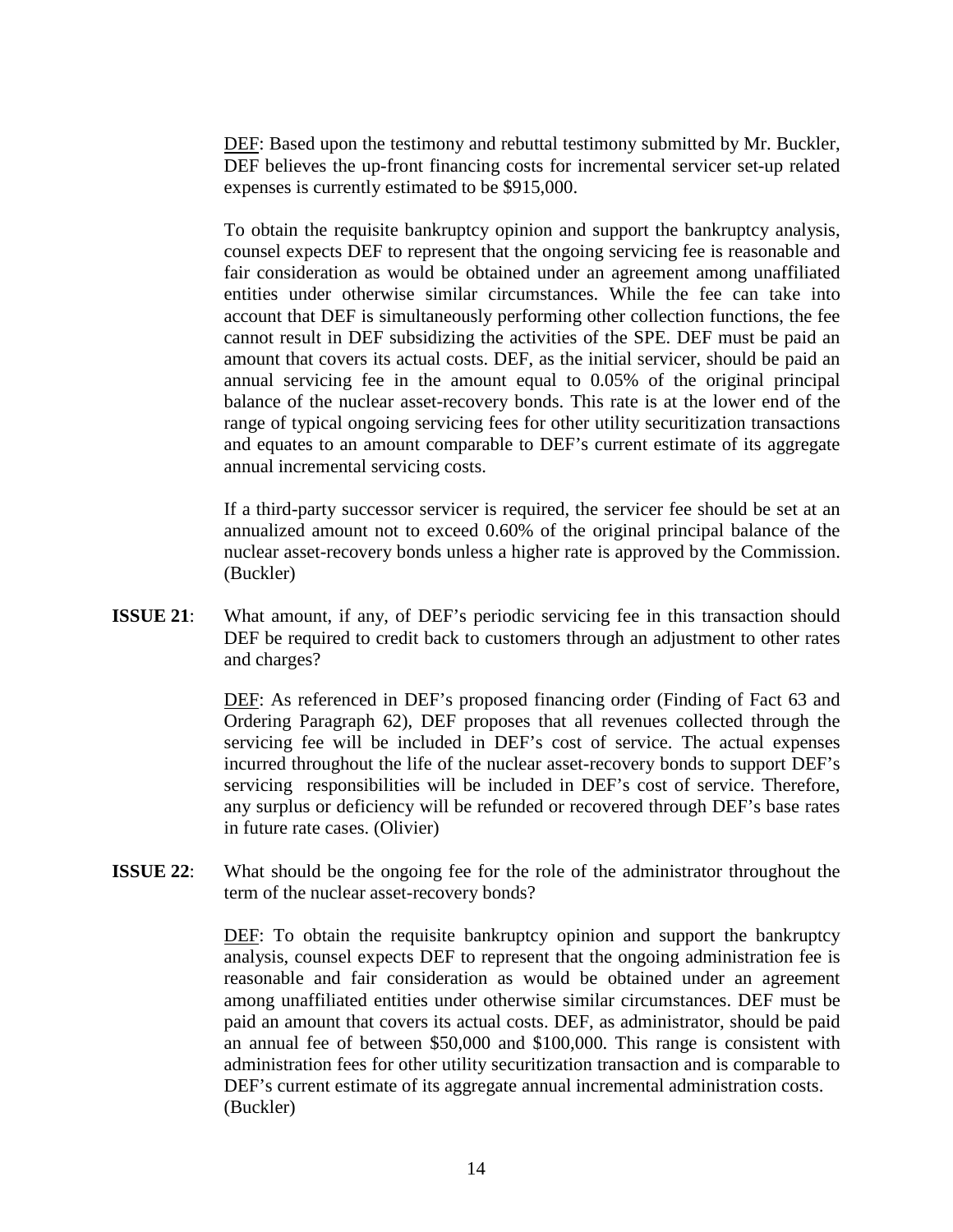**ISSUE 23**: What amount, if any, of DEF's periodic administration fee in this transaction should DEF be required to credit back to customers through an adjustment to other rates and charges?

> DEF: As referenced in DEF's proposed financing order (Finding of Fact 63 and Ordering Paragraph 62), DEF proposes that all revenues collected through the administration fee under the Administration Agreement will be included in DEF's cost of service. The actual expenses incurred throughout the life of the nuclear asset-recovery bonds to support DEF's function as administrator for the SPE will be included in DEF's cost of service. Therefore, any surplus or deficiency will be refunded or recovered through DEF's base rates in future rate cases. (Olivier)

**ISSUE 24:** How frequently should DEF in its role as servicer be required to remit funds collected from customers to the SPE?

> DEF: DEF proposes to remit funds collected from customers to the SPE either on a daily basis based on estimated daily collections using a weighted average balance of days outstanding or on a monthly basis if certain conditions can be satisfied. These conditions have yet to be determined and will be driven by rating agency requirements to achieve and maintain the targeted "AAA" rating on the bonds. (Covington)

**ISSUE 25:** If remittances are not daily, should DEF be required periodically to remit actual earnings on collections pending remittance?

> DEF: No. DEF does not believe it would be possible to accurately attribute actual cash investment earnings of DEF to nuclear asset-recovery charge collections. Instead, DEF proposes to allocate investment earnings to such collections based on the average of the beginning and ending Tier-1 commercial paper rate (i.e., 30 day Federal Reserve "AA" Industrial Commercial Paper Composite Rate) for each month. This method is consistent with the process used by DEF when allocating interest to over and under-collections on DEF's cost recovery clauses. (Collins, Covington)

**ISSUE 26:** Is DEF's proposed process for determining whether the upfront bond issuance costs satisfy the statutory standard of Section 366.95(2)(c)5., Florida Statutes, reasonable and should it be approved?

> DEF: Yes it is reasonable and should be approved. In accordance with Section  $366.95(2)(c)5$ ., Florida Statutes, within 120 days after the issuance of the nuclear asset-recovery bonds, DEF will file supporting information on the actual upfront bond issuance costs. The Commission shall review, on a reasonably comparable basis, such costs to determine compliance with Section 366.95(2)(c)5., Florida Statutes. DEF will be presumed to have satisfied the statutory standard with respect to any upfront bond issuance costs that are incurred under contract following a request for proposal process involving the Bond Team or that are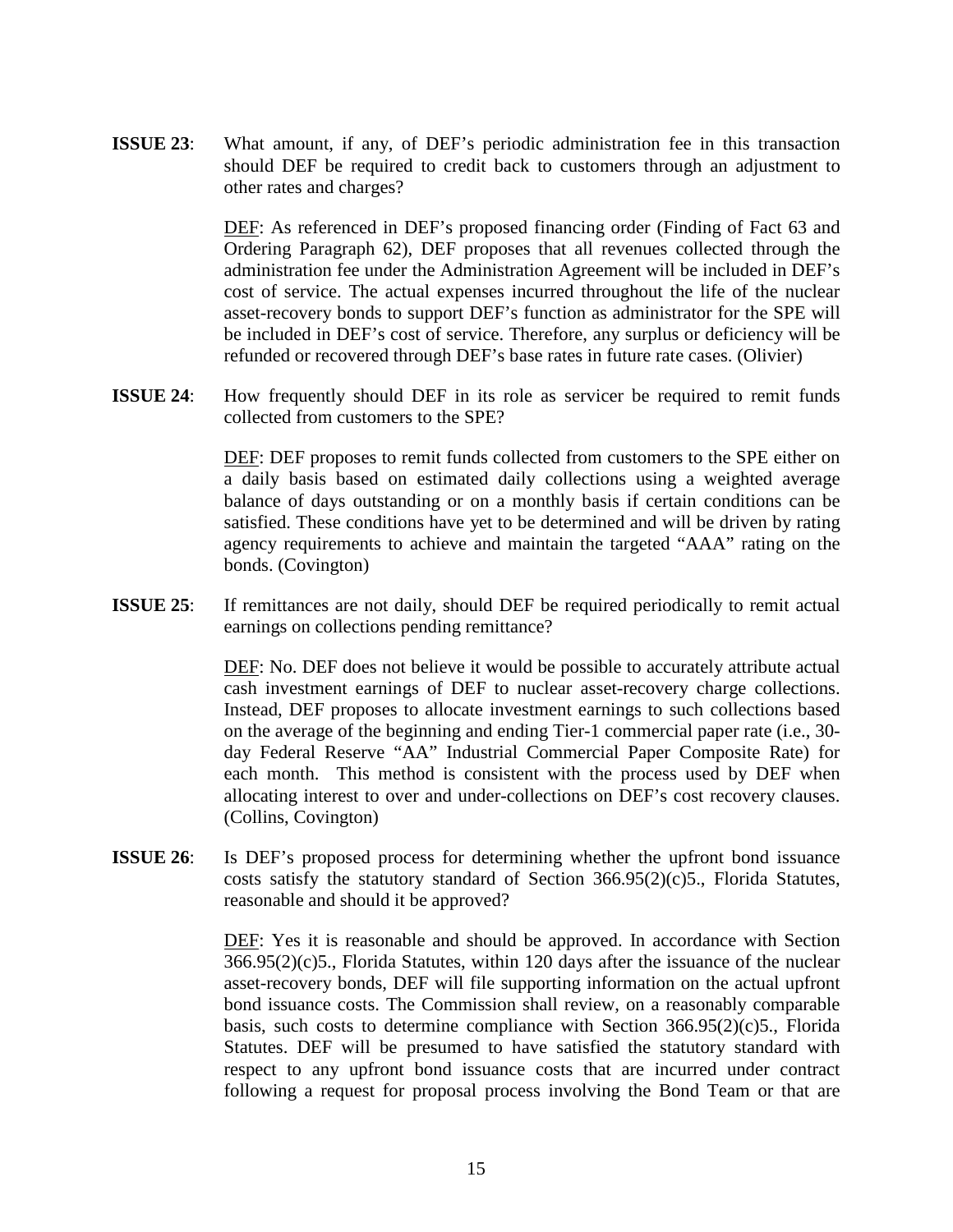substantiated by documentation and fall within the estimates submitted to the Commission Staff as part of the Issuance Advice Letter procedure as described in DEF's proposed financing order. Furthermore, to the extent actual upfront bond issuance costs are different than those costs submitted to the Commission in the Issuance Advice Letter, there will be a reconciliation of such costs with appropriate credits to either DEF or customers as the case may be. Contrary to the testimony of Staff's witnesses, DEF has provided full support for all its upfront costs, including the servicer setup expenses. (Buckler, Collins)

- **ISSUE 27:** This issue has been dropped per agreement with Staff.
- **ISSUE 28:** What additional conditions, if any, should be made in the financing order that are authorized by Section  $366.95(2)(c)2.i.$ ?

DEF: None. In particular, the Commission should not impose a "lowest overall cost" standard to this transaction. Imposing such a standard could have the negative impact of prolonging or jeopardizing the transaction in search for the "perfect" transaction. In its proposed financing order, DEF has proposed that appropriate standards for this transaction are the standards approved by the Florida Legislature and found in the Florida Statute. Furthermore, DEF will demonstrate to this Commission that its efforts and the results of the transaction are reasonable and prudent and serve the general public interest, consistent with Section 366.95(2)(c)1.b., Florida Statutes. (Buckler)

**ISSUE 29:** Should all legal opinions be subject to review by the Bond Team?

DEF: The Bond Team will be actively involved in the structuring, marketing and pricing. As contemplated in DEF's proposed financing order, all legal opinions related to the nuclear asset-recovery bond transaction will be provided to the Bond Team for review. (Buckler)

**ISSUE 30**: Should all transaction documents and subsequent amendments be filed with the Commission before becoming operative?

> DEF: Forms of the nuclear asset-recovery property purchase and sale agreement, the indenture, the servicing agreement, the administration agreement and the limited liability company agreement establishing the SPE were included as exhibits to Mr. Buckler's testimony and filed with the Petition. As contemplated in DEF's proposed financing order, all transaction documents shall be provided to the Bond Team for review to ensure that the transaction documents reflect the terms of the financing order. The forms of the transaction documents filed with the Petition propose to require Commission approval for future amendments and modifications. (Buckler)

**ISSUE 31:** Is DEF's proposed pre-issuance review process reasonable and should it be approved?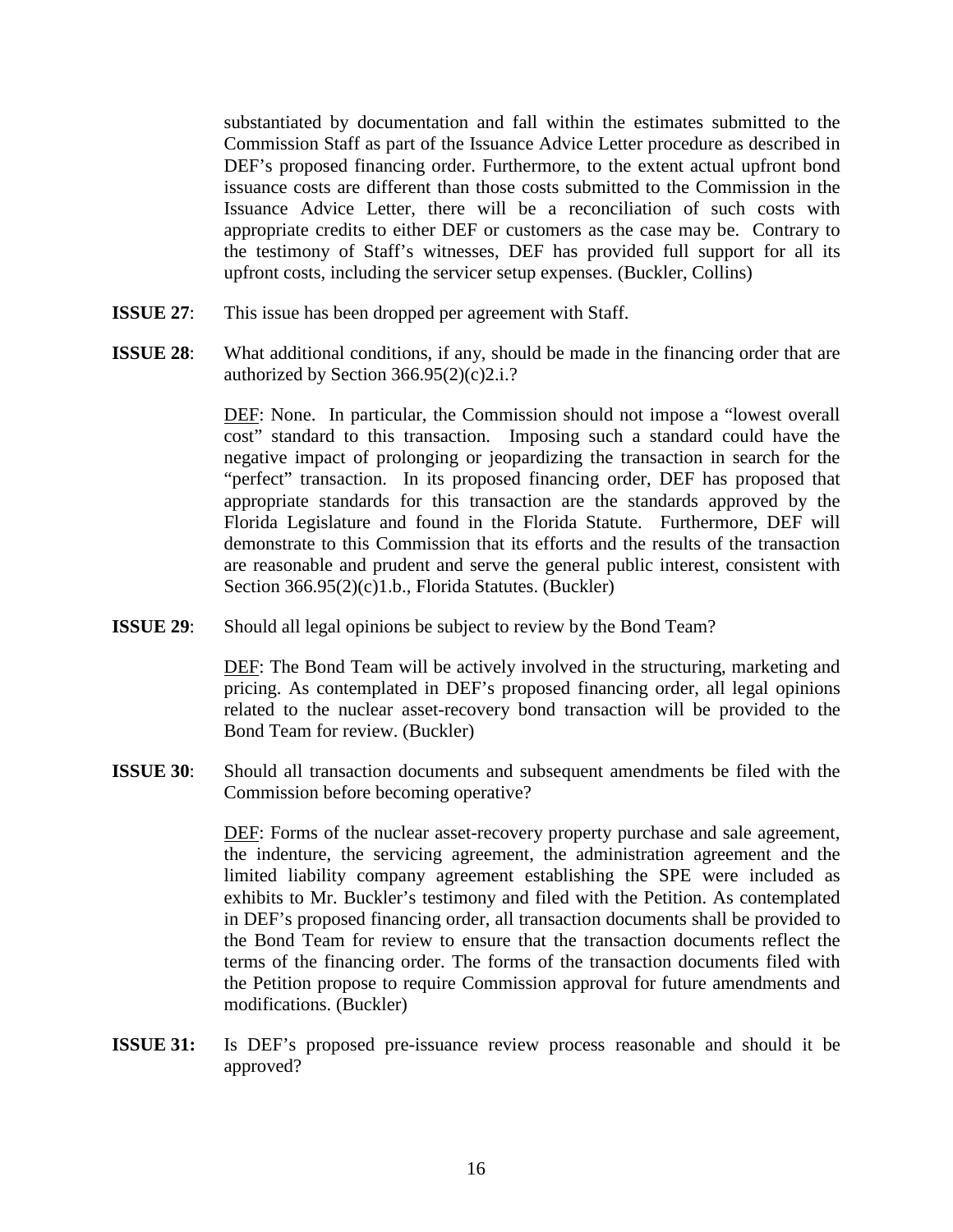DEF: Yes. DEF believes its pre-issuance review process whereby the Commission Staff and its financial advisor will have a very prominent and equal role in most aspects of the nuclear asset-recovery bond issuance is reasonable and should be approved. However, with respect to those matters in which DEF and the SPE will be exposed to federal securities law liability, DEF must have direct control over all public disclosures, including SEC filings, and must control all communications with investors. Given this federal securities law liability, the Bond Team should not be involved with the selection of DEF's or the underwriter's counsel. In addition, contrary to testimony from Staff's witnesses, DEF should not be required to include the conclusory statement that credit risk has been "effectively eliminated" in its registration statement. There is no need for such a conclusory statement, as such a statement would expose DEF to unnecessary liability. That being said, if the Commission were to make that finding or come to that conclusion, DEF would consider including a statement in the registration statement provided it was clearly identified in each instance that it was a finding and conclusion of the Commission and not DEF. (Buckler)

**ISSUE 32:** Should the Financing Documents be approved in substantially the form proposed by DEF, subject to modifications as addressed in the draft form of the financing order?

DEF: Yes. (Buckler, Collins, Covington, Olivier)

**ISSUE 33**: Is DEF's proposed Issuance Advice Letter process reasonable and consistent with the statutory financing cost objective contained in Section  $366.95(2)(c)2.b.,$ Florida Statutes?

> DEF: Yes. The process proposed in DEF's draft financing order, including the Issuance Advice Letter process, is reasonable and consistent with the statutory financing cost objective contained in Section 366.95(2)(c)2.b., Florida Statutes. The Bond Team will be actively involved in the structuring, marketing and pricing of the nuclear asset-recovery bonds, so the Commission will be provided with information in real time about the transaction. Furthermore, the Commission will have an opportunity to review a draft of the proposed Issuance Advice Letter in advance of pricing the transaction. (Buckler)

**ISSUE 34**: Should the Standard True-up Letter be approved in substantially the form proposed by DEF?

> DEF: Yes. The form of Standard True-up Letter is consistent with the statutory requirements and should be approved. (Covington, Collins)

**ISSUE 35**: Is DEF's proposed process for determining whether the structure, plan of marketing, expected pricing and financing costs of the nuclear asset-recovery bonds have a significant likelihood of resulting in lower overall costs or would avoid or significantly mitigate rate impacts to customers as compared with the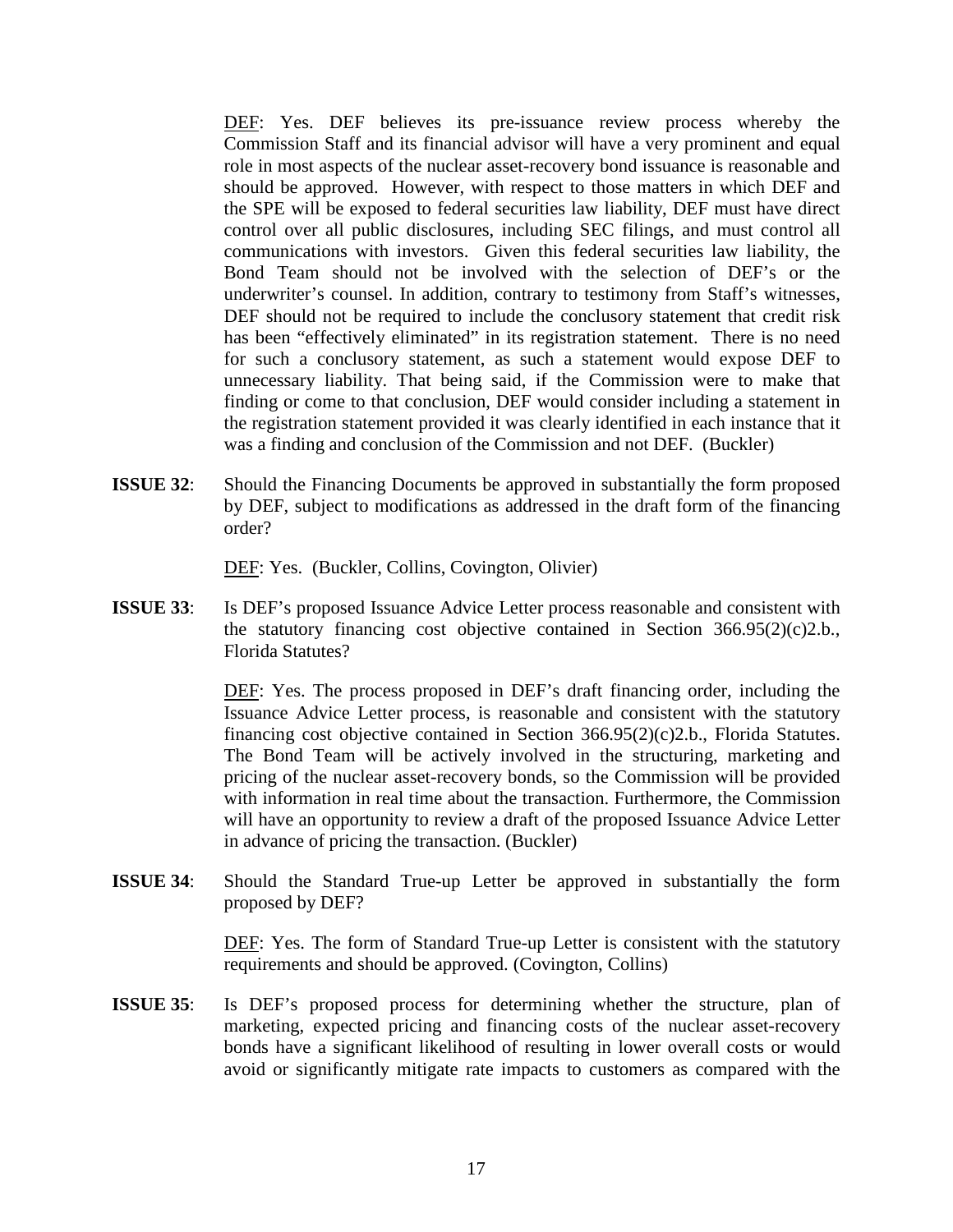traditional method of financing and recovering nuclear asset-recovery costs reasonable and should it be approved?

DEF: Yes. DEF's testimony and exhibits support the conclusion that the process for determining whether the structure, plan of marketing, expected pricing and financing costs of the nuclear asset-recovery bonds have a significant likelihood of resulting in lower overall costs or would avoid or significantly mitigate rate impacts to customers as compared with the traditional method of financing and recovering nuclear asset-recovery costs pursuant to Section 366.95(2)(c)2.b., Florida Statutes, is reasonable and should be approved. (Olivier, Buckler)

**ISSUE 36**: Is the degree of flexibility afforded to DEF in establishing the terms and conditions of the nuclear asset-recovery bonds as described in the proposed form of financing order, reasonable and consistent with Section 366.95(2)(c)2.f., Florida Statutes?

DEF: Yes. (Buckler, Collins)

**ISSUE 37:** What persons or entities should be represented on the Bond Team?

DEF: As described in the testimony of Mr. Buckler, the Bond Team should consist of the Company and its designated advisors, the Commission and their designated advisors, legal counsel and representatives. The members of the Bond Team shall work cooperatively to achieve the statutory cost objectives (as defined in the financing order). Any issue requiring consultation with the Bond Team that the Bond Team participants are unable to resolve to their mutual satisfaction should be initially presented in writing by the Bond Team participants for resolution by a designated Commissioner, subject to de novo review by the full Commission. (Buckler)

**ISSUE 38**: Based on resolution of the preceding issues, should a financing order in substantially the form proposed by DEF be approved, including the findings of fact and conclusions of law as proposed?

> DEF: Yes. For the reasons described in DEF's Petition and its supporting testimony, the Commission should issue a financing order substantially in the form proposed by DEF. (Buckler, Collins, Covington, Olivier)

**ISSUE 39:** If the Commission votes to issue a financing order, what post-financing order regulatory oversight is appropriate and how should that oversight be implemented?

> DEF: DEF acknowledged in its testimony that the Commission staff and its financial advisor should be heavily involved in all aspects of the structuring, marketing and pricing of the nuclear asset-recovery bonds, but DEF must retain the authority to make final decisions on matters that subject it to securities law and other litigation risk. DEF welcomes and encourages all Bond Team members to actively participate in the design of the marketing materials for the transactions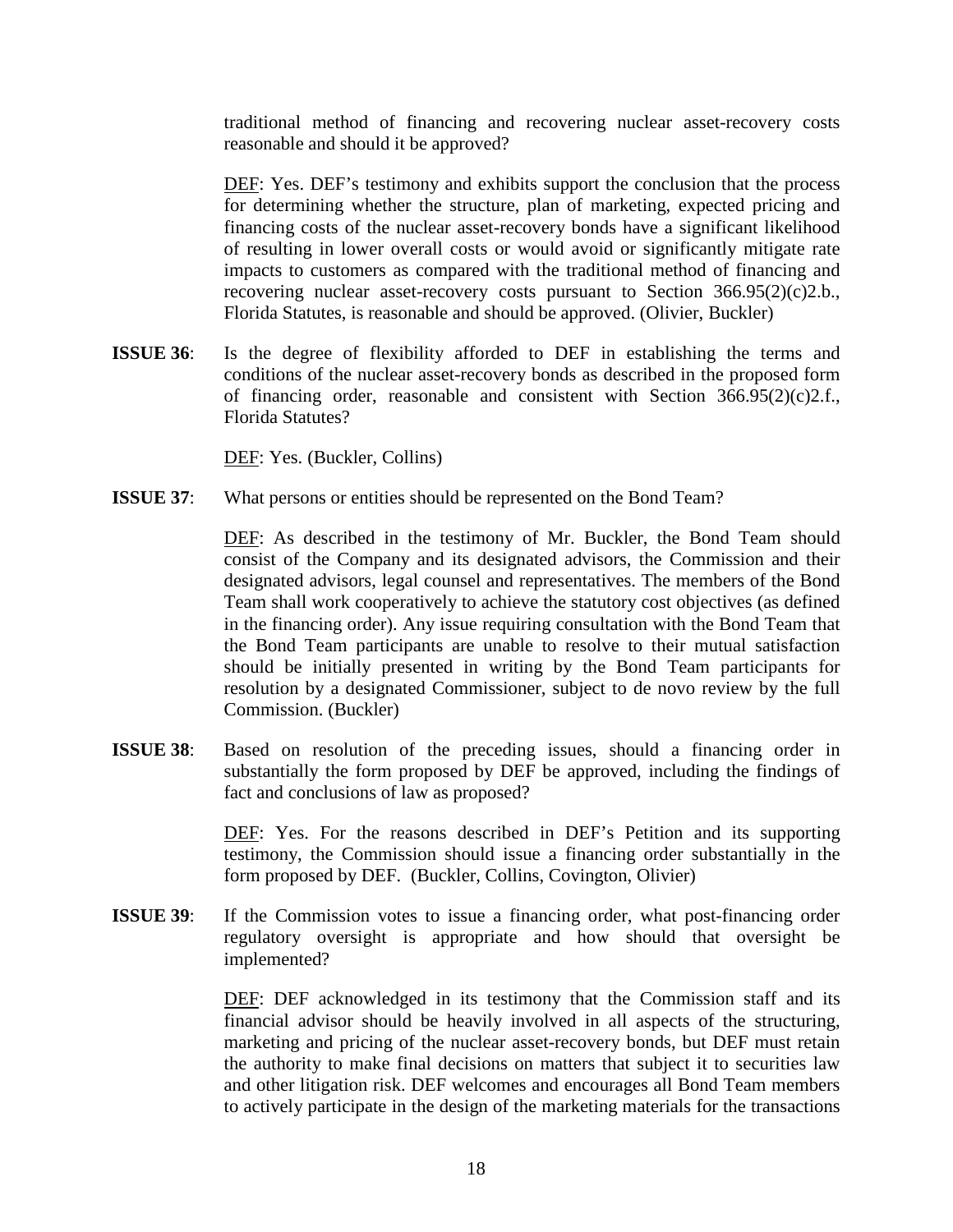as well as in the development and implementation of the marketing and sales plan for the bonds. DEF believes all Bond Team members, excluding DEF's structuring advisor, should also have equal rights on the hiring decisions for the underwriters. In addition the Bond Team's involvement in the structuring, marketing and pricing of the nuclear asset-recovery bonds, the Commission will also be able to fully review the pricing of the bonds through the Issuance Advice Letter process as described in DEF's proposed financing order. (Buckler)

**ISSUE 40**: Are the energy sales forecasts used to develop the bond amortization schedules and the recovery mechanism appropriate?

DEF: Yes. (Olivier)

**ISSUE 41:** If the Commission approves recovery of any nuclear asset-recovery related costs through securitization, how should the recovery of these costs be allocated to the rate classes consistent with Section 366.95(2)(c)2.g., Florida Statutes?

> DEF: In accordance with Section 366.95(2)(c)2.g., Florida Statutes, DEF proposes to allocate the nuclear asset-recovery costs recoverable under the nuclear asset-recovery charge consistent with the allocation methodology in DEF's most recent rate case, approved on March 5, 2010, in Order No. PSC-10-0131-FOF-EI. That approved allocation methodology for DEF is the 12CP and 1/13 AD. Spelled out, that means twelve-thirteenths of the revenue requirement is allocated based on 12 monthly coincident peaks (or demand) and one-thirteenth is allocated based on average demand (or energy). (Olivier)

**ISSUE 42:** If the Commission approves recovery of any nuclear asset-recovery related costs through securitization, what is the appropriate recovery period for the Nuclear Asset-Recovery Charge?

> DEF: DEF proposes to implement the nuclear asset-recovery charge beginning with the first billing cycle for the month following the issuance of the nuclear asset-recovery bonds. The charges will remain in effect until the nuclear assetrecovery bonds have been paid in full or legally discharged and the financing costs have been recovered. Under the RRSSA, the nuclear asset-recovery charges may not be imposed for a period longer than the close of the last billing cycle for the 276<sup>th</sup> month from inception of the nuclear asset-recovery charge. In addition, (i) the scheduled final payment date for the last maturing tranche of the nuclear asset-recovery bonds will be as close as is reasonably possible to the close of the last billing cycle for the  $240<sup>th</sup>$  month from inception of imposition of the nuclear asset-recovery charge and (ii) any portion of the recovery period beyond the scheduled final maturity date for the last maturing tranche of the nuclear assetrecovery bonds shall be strictly limited to the purpose of recovery of charges as permitted under the financing order. (Buckler)

- **ISSUE 42A:** This issue has been dropped per agreement with Staff.
- **ISSUE 42B:** This issue has been dropped per agreement with Staff.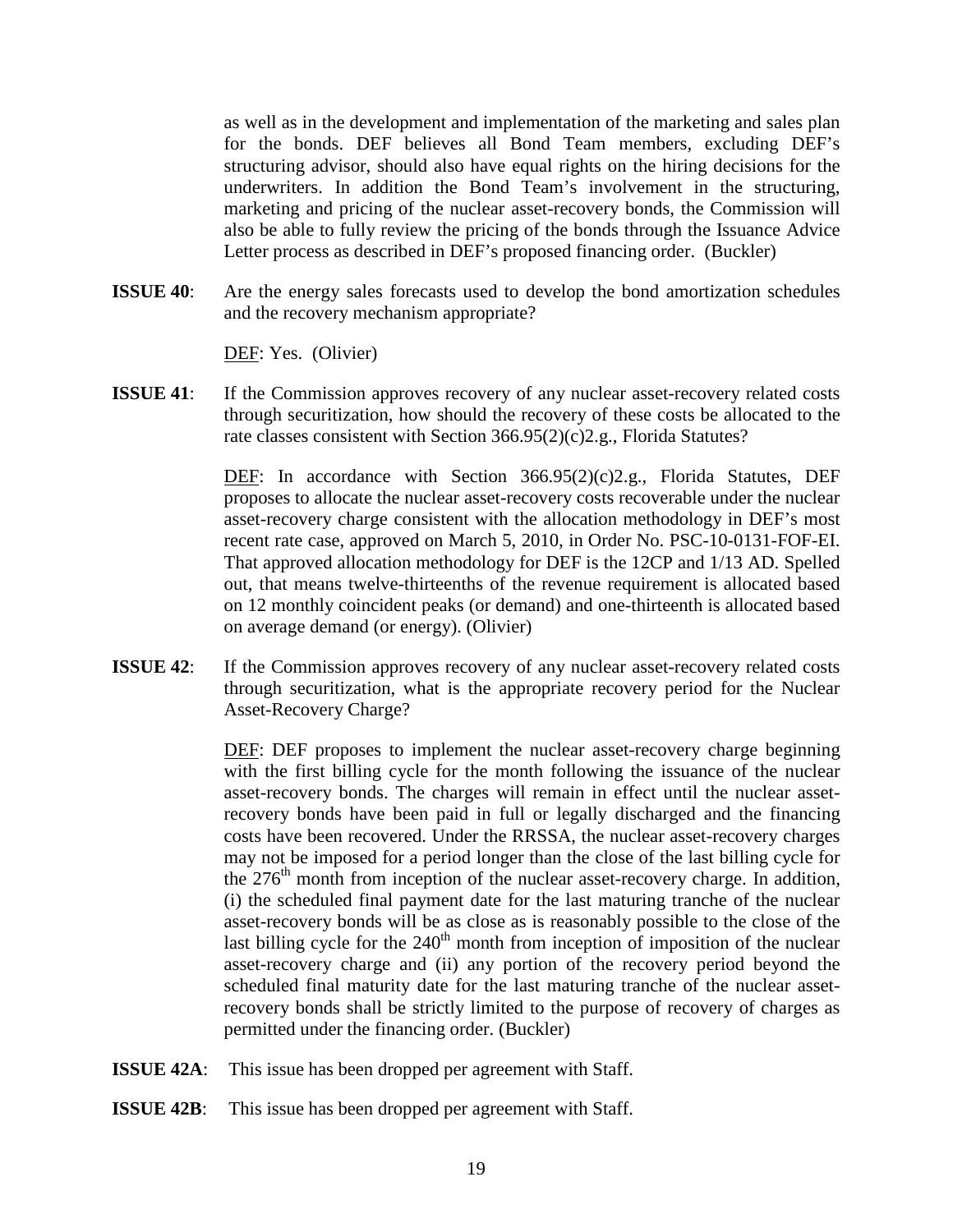- **ISSUE 43:** This issue has been dropped per agreement with Staff.
- **ISSUE 44**: What should be the scheduled final maturity and the legal final maturity of the nuclear asset-recovery bonds?

DEF: As noted in the testimony of Mr. Collins, the period between the scheduled final maturity and legal final maturity should be determined after consultations with the rating agencies to ensure the bonds received "AAA" ratings. (Collins)

**ISSUE 45**: Is DEF's proposed Nuclear Asset-Recovery Charge True-Up Mechanism appropriate and consistent with Section 366.95, Florida Statutes, and should it be approved?

> DEF: Yes. For the reasons outlined in the testimony of Mr. Collins and Mr. Covington, the true-up mechanism is consistent with Section 366.95, Florida Statutes, and should be approved. (Covington, Collins)

**ISSUE 46**: How frequently should the Nuclear Asset-Recovery Charge True-up Mechanism be conducted?

> DEF: The Company proposes no less frequent than semi-annual (and at least quarterly after the last scheduled payment date of the nuclear asset-recovery bonds) true-up adjustments. In addition, DEF proposes that the servicer be permitted to make an optional interim true-up adjustment at any time for any reason to ensure timely payment of debt service on the nuclear asset-recovery bonds. Lastly, the servicer would be permitted to make a non-standard true-up adjustment to be effective simultaneously with a base rate change that includes any change in rate allocations among customers used to determine nuclear assetrecovery charges. (Covington)

**ISSUE 47:** If the Commission approves an amount to be securitized, on what date should the Nuclear Asset-Recovery Charge become effective?

> DEF: The Nuclear Asset-Recovery Charges should become effective upon the first day of the billing cycle for the month following the issuance of the nuclear asset-recovery bonds. (Olivier)

- **ISSUE 48:** This issue has been dropped per agreement with Staff.
- **ISSUE 49:** If the Commission denies DEF's request for a financing order, or if the nuclear asset-recovery bonds are not issued for any reason after the Commission issues a financing order, should the Commission approve a base rate increase pursuant to the RRSSA, to be implemented beginning six months after the final order rejecting DEF's request (in the event the financing order is not issued) or the date upon which DEF notifies the Commission that the bonds will not be issued (in the event the financing order is issued), with carrying costs on the nuclear assetrecovery costs collected from January 1, 2016, through the capacity cost recovery clause, until such time as the base rate increase goes into effect?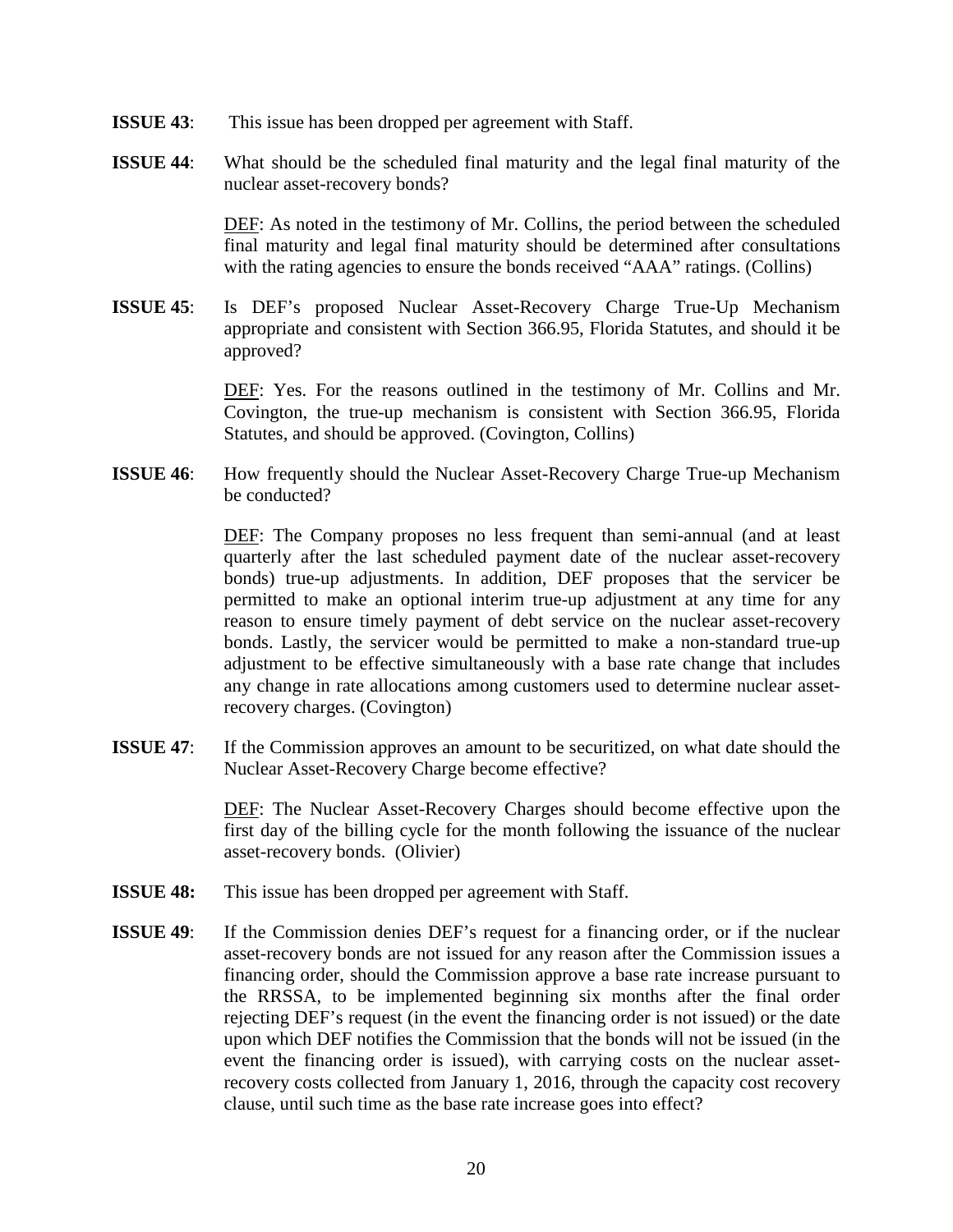DEF: Yes. (Olivier)

**ISSUE 50**: Should the form of tariff sheets to be filed under DEF's tariff, as provided in Exhibit (MO-6A) of Witness Olivier's testimony, be approved?

> DEF: Yes, in accordance with Section 366.95(4), Florida Statutes, and for the reasons outlined in Ms. Olivier's testimony, the form of tariff sheets should be approved. (Olivier)

**ISSUE 51:** In accordance with Section 366.95(2)(c)2.h., Florida Statutes, if the Commission does not issue a stop order by 5:00 p.m. on the third business day after pricing, should the nuclear asset-recovery charges become final and effective without further action from the Commission?

> DEF: Yes, for the reasons described in the Company's form of financing order, if the Commission does not issue a stop order by 5:00 p.m. on the third business day after pricing, the nuclear asset-recovery charges should be final and effective without further action from the Commission. (Buckler)

**ISSUE 52:** Should this docket be closed?

DEF: Yes, unless the Commission desires that DEF makes its subsequent true-up filings in this docket. If that is the case, then the docket should remain open until the final true-up has been submitted.

#### **V. STIPULATED ISSUES**

The CR3 Regulatory Asset Issues were stipulated and approved by the Commission on September 15, 2015.

#### **VI. PENDING MOTIONS**

At this time, DEF is not aware of any pending motions.

#### **VII. PENDING REQUESTS FOR CONFIDENTIAL CLASSIFICATION**

- July 9, 2015 Information provided in DEF's Response to OPC's First Set of Interrogatories
- August 7, 2015 Information provided in DEF's Response to Staff's First Set of Interrogatories and First Request for Production of Documents.
- August 13, 2015 Information provided in DEF's Response to OPC's Second Set of Interrogatories and Second Request for Production of Documents
- August 19, 2015 Information provided in DEF's Second Supplemental Response to OPC's Second Set of Interrogatories and Second Request for Production of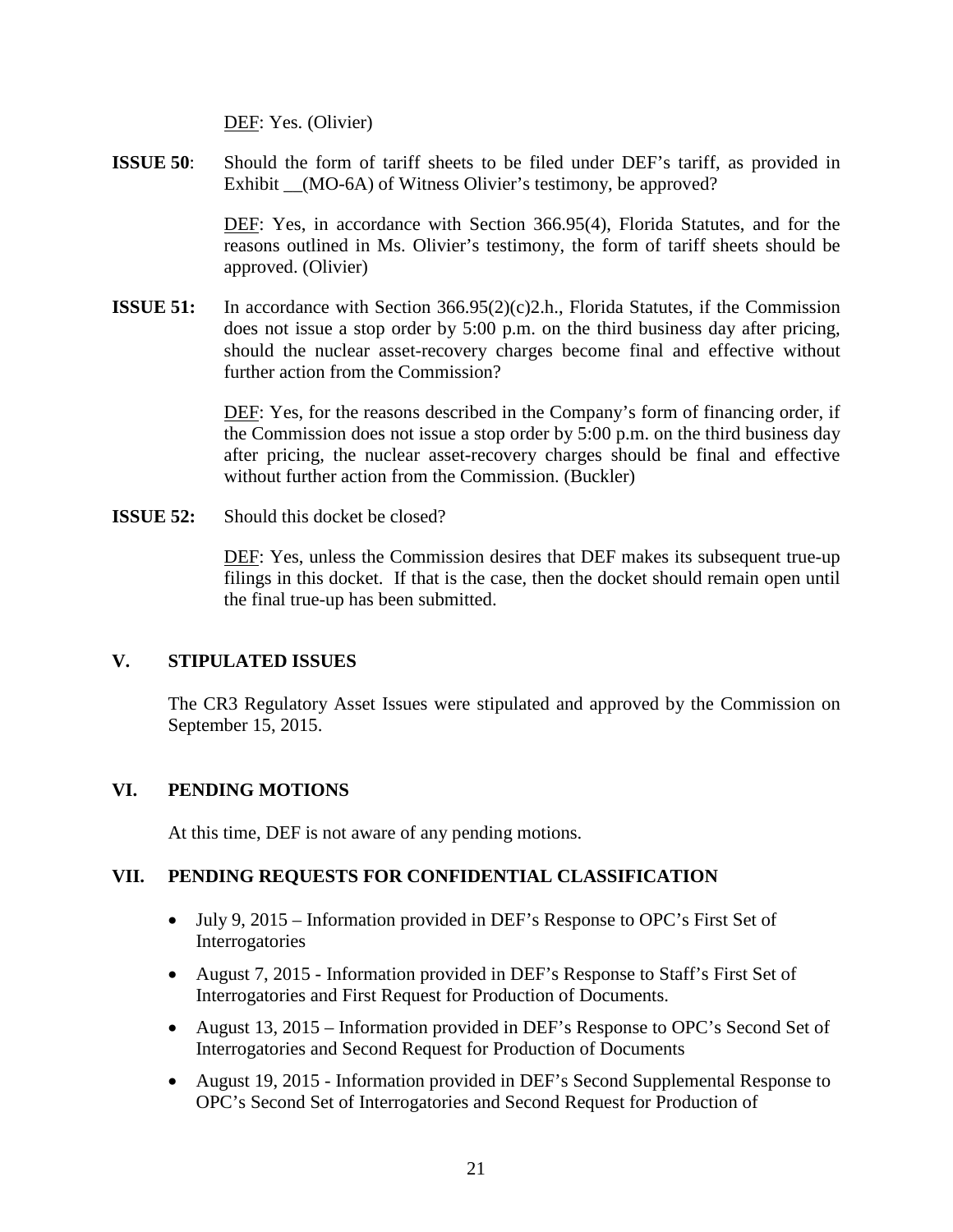Documents.

- August 25, 2015 Portions of Staff's financial audit workpapers.
- September 17, 2015 Information provided in DEF's Response to Staff's Second Set of Interrogatories.

#### **VIII. OBJECTIONS TO WITNESSES' QUALIFICATIONS**

At this time, DEF has no objections to a witness' qualifications as an expert.

#### **IX. REQUIREMENTS OF THE PREHEARING ORDER THAT CANNOT BE MET**

At this time, DEF is not aware of any requirements in the Order Establishing Procedure with which it cannot comply.

Respectfully submitted this  $21<sup>st</sup>$  day of September, 2015.

 */s/ Dianne M. Triplett* DIANNE M. TRIPLETT Associate General Counsel Duke Energy Florida, LLC 299 First Avenue North St. Petersburg, FL 33701 Telephone: (727) 820-4692 Facsimile: (727) 820-5041 MATTHEW R. BERNIER Senior Counsel Duke Energy Florida, LLC 106 East College Avenue Tallahassee, Florida 32301 Telephone: (850) 521-1428 Facsimile: (727) 820-5041

Attorneys for Duke Energy Florida, LLC